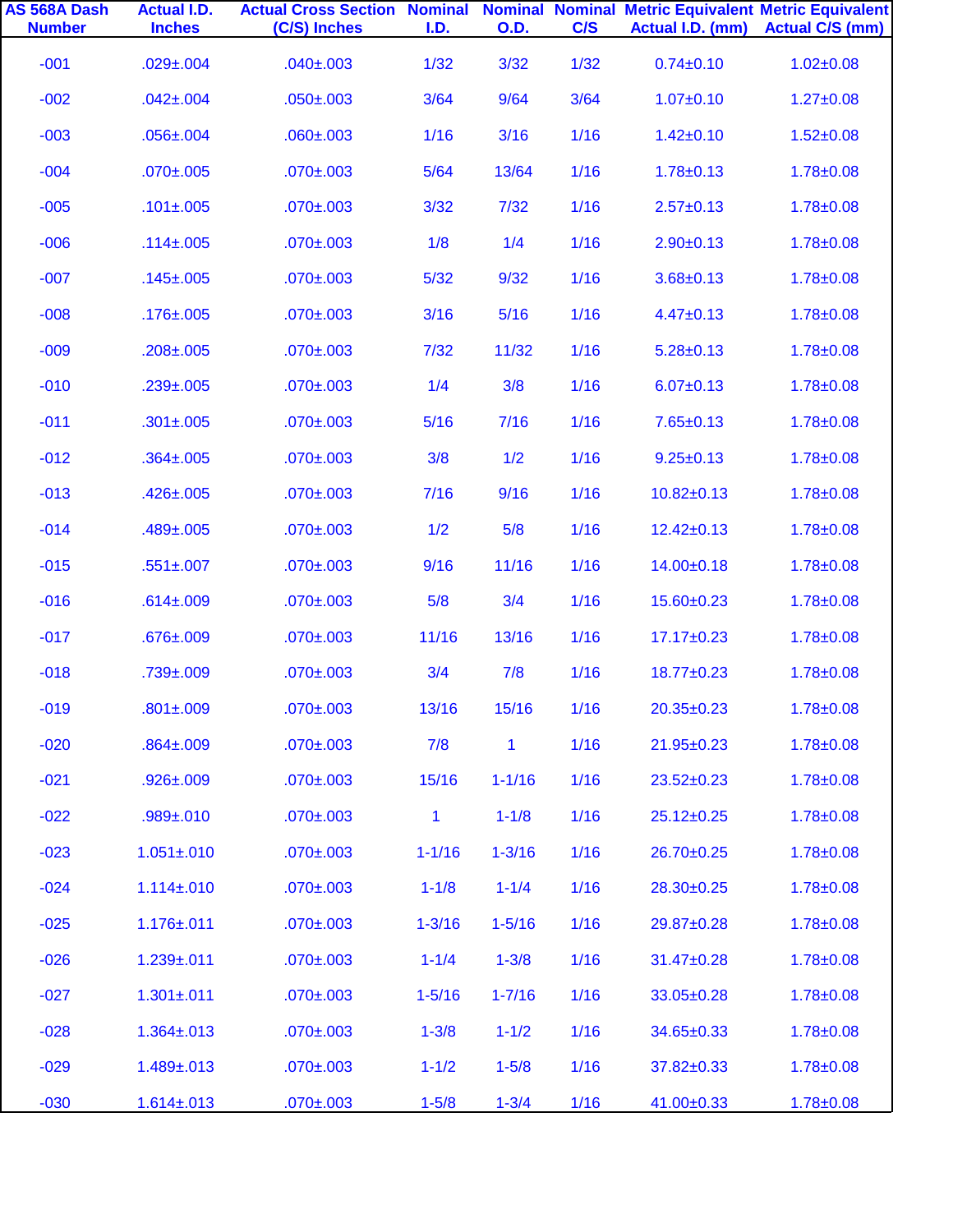| AS 568A Dash<br><b>Number</b> | <b>Actual I.D.</b><br><b>Inches</b> | <b>Actual Cross Section Nominal Nominal Nominal Metric Equivalent Metric Equivalent</b><br>(C/S) Inches | I.D.                    | <b>O.D.</b> | C/S  | Actual I.D. (mm) | <b>Actual C/S (mm)</b> |
|-------------------------------|-------------------------------------|---------------------------------------------------------------------------------------------------------|-------------------------|-------------|------|------------------|------------------------|
| $-031$                        | $1.739 + 0.015$                     | $.070 \pm .003$                                                                                         | $1 - 3/4$               | $1 - 7/8$   | 1/16 | 44.17±0.38       | $1.78 \pm 0.08$        |
| $-032$                        | $1.864 \pm 0.015$                   | $.070 \pm .003$                                                                                         | $1 - 7/8$               | 2           | 1/16 | 47.35±0.38       | $1.78 \pm 0.08$        |
| $-033$                        | $1.989 + .018$                      | $.070 \pm .003$                                                                                         | $\overline{2}$          | $2 - 1/8$   | 1/16 | $50.52 \pm 0.46$ | $1.78 \pm 0.08$        |
| $-034$                        | $2.114 \pm 0.018$                   | $.070 \pm .003$                                                                                         | $2 - 1/8$               | $2 - 1/4$   | 1/16 | 53.70±0.46       | $1.78 \pm 0.08$        |
| $-035$                        | $2.239 \pm 0.018$                   | $.070 \pm .003$                                                                                         | $2 - 1/4$               | $2 - 3/8$   | 1/16 | 56.87±0.46       | $1.78 \pm 0.08$        |
| $-036$                        | $2.364 \pm 0.018$                   | $.070 \pm .003$                                                                                         | $2 - 3/8$               | $2 - 1/2$   | 1/16 | $60.05 \pm 0.46$ | $1.78 \pm 0.08$        |
| $-037$                        | $2.489 \pm 0.018$                   | $.070 \pm .003$                                                                                         | $2 - 1/2$               | $2 - 5/8$   | 1/16 | $63.22 \pm 0.46$ | $1.78 \pm 0.08$        |
| $-038$                        | $2.614 \pm 0.020$                   | $.070 \pm .003$                                                                                         | $2 - 5/8$               | $2 - 3/4$   | 1/16 | 66.40±0.51       | $1.78 \pm 0.08$        |
| $-039$                        | $2.739 \pm 0.020$                   | $.070 \pm .003$                                                                                         | $2 - 3/4$               | $2 - 7/8$   | 1/16 | 69.57±0.51       | $1.78 \pm 0.08$        |
| $-040$                        | $2.864 \pm 0.020$                   | $.070 \pm .003$                                                                                         | $2 - 7/8$               | 3           | 1/16 | 72.75±0.51       | $1.78 \pm 0.08$        |
| $-041$                        | $2.989 \pm 0.024$                   | $.070 \pm .003$                                                                                         | 3                       | $3 - 1/8$   | 1/16 | 75.92±0.61       | $1.78 \pm 0.08$        |
| $-042$                        | $3.239 \pm 0.024$                   | $.070 \pm .003$                                                                                         | $3 - 1/4$               | $3 - 3/8$   | 1/16 | 82.27±0.61       | $1.78 \pm 0.08$        |
| $-043$                        | 3.489±.024                          | $.070 \pm .003$                                                                                         | $3 - 1/2$               | $3 - 5/8$   | 1/16 | 88.62±0.61       | $1.78 + 0.08$          |
| $-044$                        | $3.739 \pm 0.027$                   | $.070 \pm .003$                                                                                         | $3 - 3/4$               | $3 - 7/8$   | 1/16 | 94.97±0.69       | $1.78 \pm 0.08$        |
| $-045$                        | $3.989 \pm 0.027$                   | $.070 \pm .003$                                                                                         | $\overline{\mathbf{4}}$ | $4 - 1/8$   | 1/16 | 101.32±0.69      | $1.78 \pm 0.08$        |
| $-046$                        | 4.239±.030                          | $.070 \pm .003$                                                                                         | $4 - 1/4$               | $4 - 3/8$   | 1/16 | 107.67±0.76      | $1.78 + 0.08$          |
| $-047$                        | 4.489±.030                          | $.070 \pm .003$                                                                                         | $4 - 1/2$               | $4 - 5/8$   | 1/16 | 114.02±0.76      | $1.78 \pm 0.08$        |
| $-048$                        | 4.739±.030                          | $.070 \pm .003$                                                                                         | $4 - 3/4$               | $4 - 7/8$   | 1/16 | 120.37±0.76      | $1.78 \pm 0.08$        |
| $-049$                        | 4.989±.037                          | $.070 \pm .003$                                                                                         | 5                       | $5 - 1/8$   | 1/16 | 126.72±0.94      | $1.78 + 0.08$          |
| $-050$                        | $5.239 \pm 0.037$                   | $.070 \pm .003$                                                                                         | $5 - 1/4$               | $5 - 3/8$   | 1/16 | 133.07±0.94      | $1.78 \pm 0.08$        |
| $-102$                        | $.049 \pm .005$                     | $.103 \pm .003$                                                                                         | 1/16                    | 1/4         | 3/32 | $1.24 \pm 0.13$  | $2.62 \pm 0.08$        |
| $-103$                        | $.081 \pm .005$                     | $.103 \pm .003$                                                                                         | 3/32                    | 9/32        | 3/32 | $2.06 \pm 0.13$  | $2.62 \pm 0.08$        |
| $-104$                        | $.112 \pm .005$                     | $.103 \pm .003$                                                                                         | 1/8                     | 5/16        | 3/32 | $2.84 \pm 0.13$  | $2.62 \pm 0.08$        |
| $-105$                        | $.143 \pm .005$                     | $.103 \pm .003$                                                                                         | 5/32                    | 11/32       | 3/32 | $3.63 \pm 0.13$  | $2.62 \pm 0.08$        |
| $-106$                        | $.174 \pm 0.005$                    | $.103 \pm .003$                                                                                         | 3/16                    | 3/8         | 3/32 | $4.42 \pm 0.13$  | $2.62 \pm 0.08$        |
| $-107$                        | $.206 \pm .005$                     | $.103 \pm .003$                                                                                         | 7/32                    | 13/32       | 3/32 | $5.23 \pm 0.13$  | $2.62 \pm 0.08$        |
| $-108$                        | $.237 \pm .005$                     | $.103 \pm .003$                                                                                         | 1/4                     | 7/16        | 3/32 | $6.02 \pm 0.13$  | $2.62 \pm 0.08$        |
| $-109$                        | $.299 + .005$                       | $.103 \pm .003$                                                                                         | 5/16                    | 1/2         | 3/32 | $7.59 \pm 0.13$  | $2.62 \pm 0.08$        |
| $-110$                        | $.362 \pm .005$                     | $.103 \pm .003$                                                                                         | 3/8                     | 9/16        | 3/32 | $9.19 \pm 0.13$  | $2.62 \pm 0.08$        |
| $-111$                        | $.424 \pm .005$                     | $.103 \pm .003$                                                                                         | 7/16                    | 5/8         | 3/32 | $10.77 \pm 0.13$ | $2.62 \pm 0.08$        |
| $-112$                        | $.487 + .005$                       | $.103 + .003$                                                                                           | 1/2                     | 11/16       | 3/32 | $12.37+0.13$     | $2.62 \pm 0.08$        |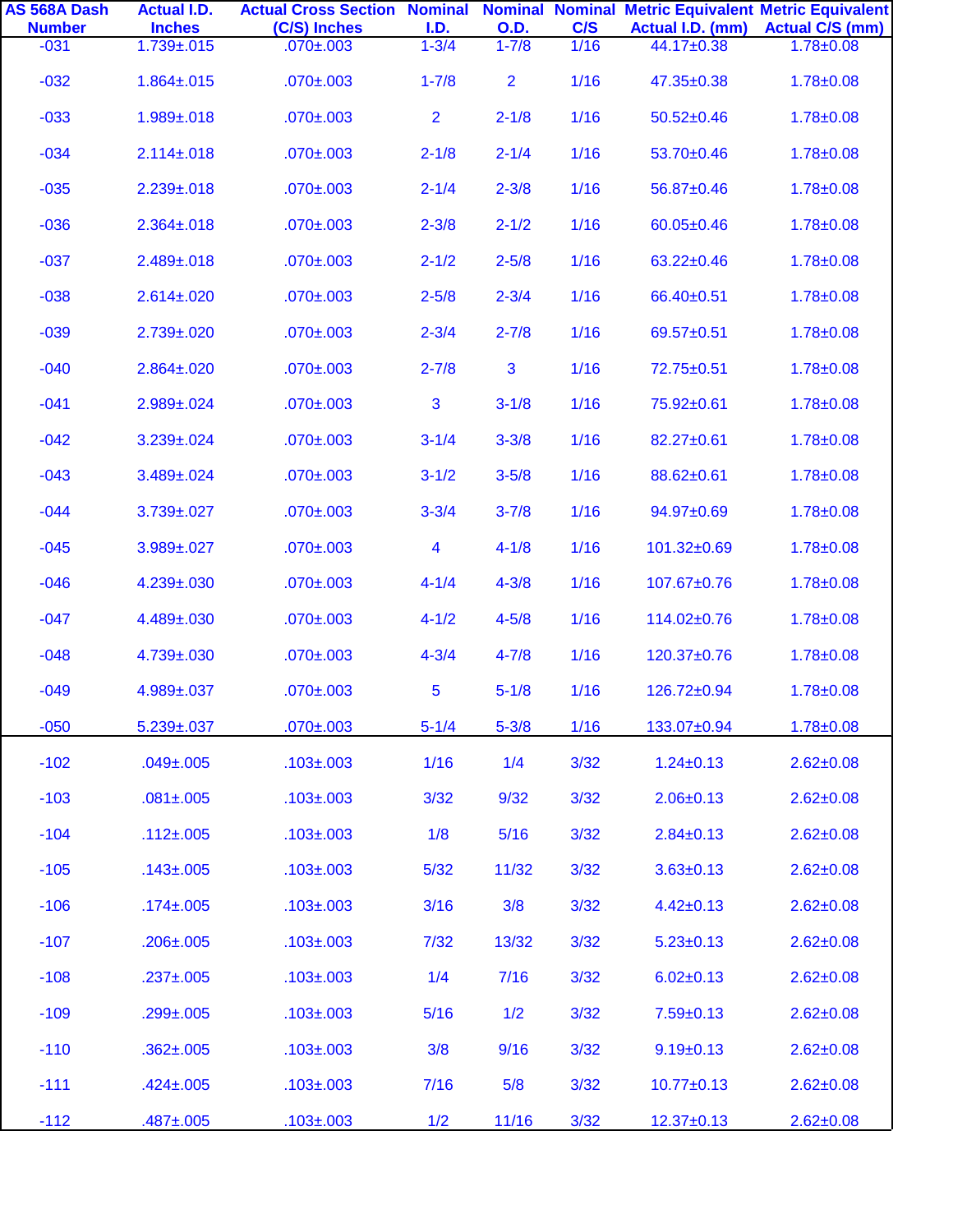| AS 568A Dash<br><b>Number</b> | <b>Actual I.D.</b><br><b>Inches</b> | <b>Actual Cross Section Nominal Nominal Nominal Metric Equivalent Metric Equivalent</b><br>(C/S) Inches | <b>I.D.</b>    | <b>O.D.</b>    | C/S  | Actual I.D. (mm) | <b>Actual C/S (mm)</b> |
|-------------------------------|-------------------------------------|---------------------------------------------------------------------------------------------------------|----------------|----------------|------|------------------|------------------------|
| $-113$                        | $.549 \pm 0.007$                    | $.103 \pm .003$                                                                                         | 9/16           | 3/4            | 3/32 | $13.94 \pm 0.18$ | $2.62 \pm 0.08$        |
| $-114$                        | $.612 \pm .009$                     | $.103 \pm .003$                                                                                         | 5/8            | 13/16          | 3/32 | $15.54 \pm 0.23$ | $2.62 \pm 0.08$        |
| $-115$                        | $.674 \pm .009$                     | $.103 \pm .003$                                                                                         | 11/16          | 7/8            | 3/32 | $17.12 \pm 0.23$ | $2.62 \pm 0.08$        |
| $-116$                        | $.737 \pm .009$                     | $.103 \pm .003$                                                                                         | 3/4            | 15/16          | 3/32 | $18.72 \pm 0.23$ | $2.62 \pm 0.08$        |
| $-117$                        | $.799 + .010$                       | $.103 \pm .003$                                                                                         | 13/16          | $\mathbf{1}$   | 3/32 | $20.30+0.25$     | $2.62 \pm 0.08$        |
| $-118$                        | $.862 \pm .010$                     | $.103 \pm .003$                                                                                         | 7/8            | $1 - 1/16$     | 3/32 | 21.89±0.25       | $2.62 \pm 0.08$        |
| $-119$                        | $.924 \pm .010$                     | $.103 \pm .003$                                                                                         | 15/16          | $1 - 1/8$      | 3/32 | 23.47±0.25       | $2.62 \pm 0.08$        |
| $-120$                        | $.987 + .010$                       | $.103 \pm .003$                                                                                         | $\mathbf{1}$   | $1 - 3/16$     | 3/32 | 25.07±0.25       | $2.62 \pm 0.08$        |
| $-121$                        | $1.049 + 0.010$                     | $.103 \pm .003$                                                                                         | $1 - 1/16$     | $1 - 1/4$      | 3/32 | 26.64±0.25       | $2.62 \pm 0.08$        |
| $-122$                        | $1.112 \pm 0.010$                   | $.103 \pm .003$                                                                                         | $1 - 1/8$      | $1 - 5/16$     | 3/32 | 28.24±0.25       | $2.62 \pm 0.08$        |
| $-123$                        | $1.174 \pm 0.012$                   | $.103 \pm .003$                                                                                         | $1 - 3/16$     | $1 - 3/8$      | 3/32 | 29.82±0.30       | $2.62 \pm 0.08$        |
| $-124$                        | $1.237 + 0.012$                     | $.103 \pm .003$                                                                                         | $1 - 1/4$      | $1 - 7/16$     | 3/32 | $31.42 \pm 0.30$ | $2.62 \pm 0.08$        |
| $-125$                        | $1.299 + .012$                      | $.103 \pm .003$                                                                                         | $1 - 5/16$     | $1 - 1/2$      | 3/32 | 32.99±0.30       | $2.62 \pm 0.08$        |
| $-126$                        | $1.362 \pm 0.012$                   | $.103 \pm .003$                                                                                         | $1 - 3/8$      | $1 - 9/16$     | 3/32 | 34.59±0.30       | $2.62 \pm 0.08$        |
| $-127$                        | $1.424 \pm 0.012$                   | $.103 \pm .003$                                                                                         | $1 - 7/16$     | $1 - 5/8$      | 3/32 | 36.17±0.30       | $2.62 \pm 0.08$        |
| $-128$                        | $1.487 + 0.012$                     | $.103 \pm .003$                                                                                         | $1 - 1/2$      | $1 - 11/16$    | 3/32 | 37.77±0.30       | $2.62 \pm 0.08$        |
| $-129$                        | $1.549 \pm 0.015$                   | $.103 \pm .003$                                                                                         | $1 - 9/16$     | $1 - 3/4$      | 3/32 | 39.34±0.38       | $2.62 \pm 0.08$        |
| $-130$                        | $1.612 \pm .015$                    | $.103 \pm .003$                                                                                         | $1 - 5/8$      | $1 - 13/16$    | 3/32 | 40.94±0.38       | $2.62 \pm 0.08$        |
| $-131$                        | $1.674 \pm 0.015$                   | $.103 \pm .003$                                                                                         | $1 - 11/16$    | $1 - 7/8$      | 3/32 | 42.52±0.38       | $2.62 \pm 0.08$        |
| $-132$                        | $1.737 + 0.015$                     | $.103 \pm .003$                                                                                         | $1 - 3/4$      | $1 - 15/16$    | 3/32 | 44.12±0.38       | $2.62 \pm 0.08$        |
| $-133$                        | $1.799 + .015$                      | $.103 \pm .003$                                                                                         | $1 - 13/16$    | $\overline{2}$ | 3/32 | 45.69±0.38       | $2.62 \pm 0.08$        |
| $-134$                        | $1.862 \pm .015$                    | $.103 \pm .003$                                                                                         | $1 - 7/8$      | $2 - 1/16$     | 3/32 | 47.30±0.38       | $2.62 \pm 0.08$        |
| $-135$                        | $1.925 \pm 0.017$                   | $.103 \pm .003$                                                                                         | $1 - 15/16$    | $2 - 1/8$      | 3/32 | 48.90±0.43       | $2.62 \pm 0.08$        |
| $-136$                        | $1.987 + 0.017$                     | $.103 \pm .003$                                                                                         | $\overline{2}$ | $2 - 3/16$     | 3/32 | $50.47 \pm 0.43$ | $2.62 \pm 0.08$        |
| $-137$                        | $2.050 \pm 0.017$                   | $.103 \pm .003$                                                                                         | $2 - 1/16$     | $2 - 1/4$      | 3/32 | $52.07 \pm 0.43$ | $2.62 \pm 0.08$        |
| $-138$                        | $2.112 \pm 0.017$                   | $.103 \pm .003$                                                                                         | $2 - 1/8$      | $2 - 5/16$     | 3/32 | $53.64 \pm 0.43$ | $2.62 \pm 0.08$        |
| $-139$                        | $2.175 \pm 0.017$                   | $.103 \pm .003$                                                                                         | $2 - 3/16$     | $2 - 3/8$      | 3/32 | $55.25 \pm 0.43$ | $2.62 \pm 0.08$        |
| $-140$                        | $2.237 \pm 0.017$                   | $.103 \pm .003$                                                                                         | $2 - 1/4$      | $2 - 7/16$     | 3/32 | $56.82 \pm 0.43$ | $2.62 \pm 0.08$        |
| $-141$                        | $2.300 \pm 0.020$                   | $.103 \pm .003$                                                                                         | $2 - 5/16$     | $2 - 1/2$      | 3/32 | $58.42 \pm 0.51$ | $2.62 \pm 0.08$        |
| $-142$                        | $2.362 \pm 0.020$                   | $.103 \pm .003$                                                                                         | $2 - 3/8$      | $2 - 9/16$     | 3/32 | $59.99 \pm 0.51$ | $2.62 \pm 0.08$        |
| $-143$                        | $2.425 \pm 0.020$                   | $.103 \pm .003$                                                                                         | $2 - 7/16$     | $2 - 5/8$      | 3/32 | $61.60 \pm 0.51$ | $2.62 \pm 0.08$        |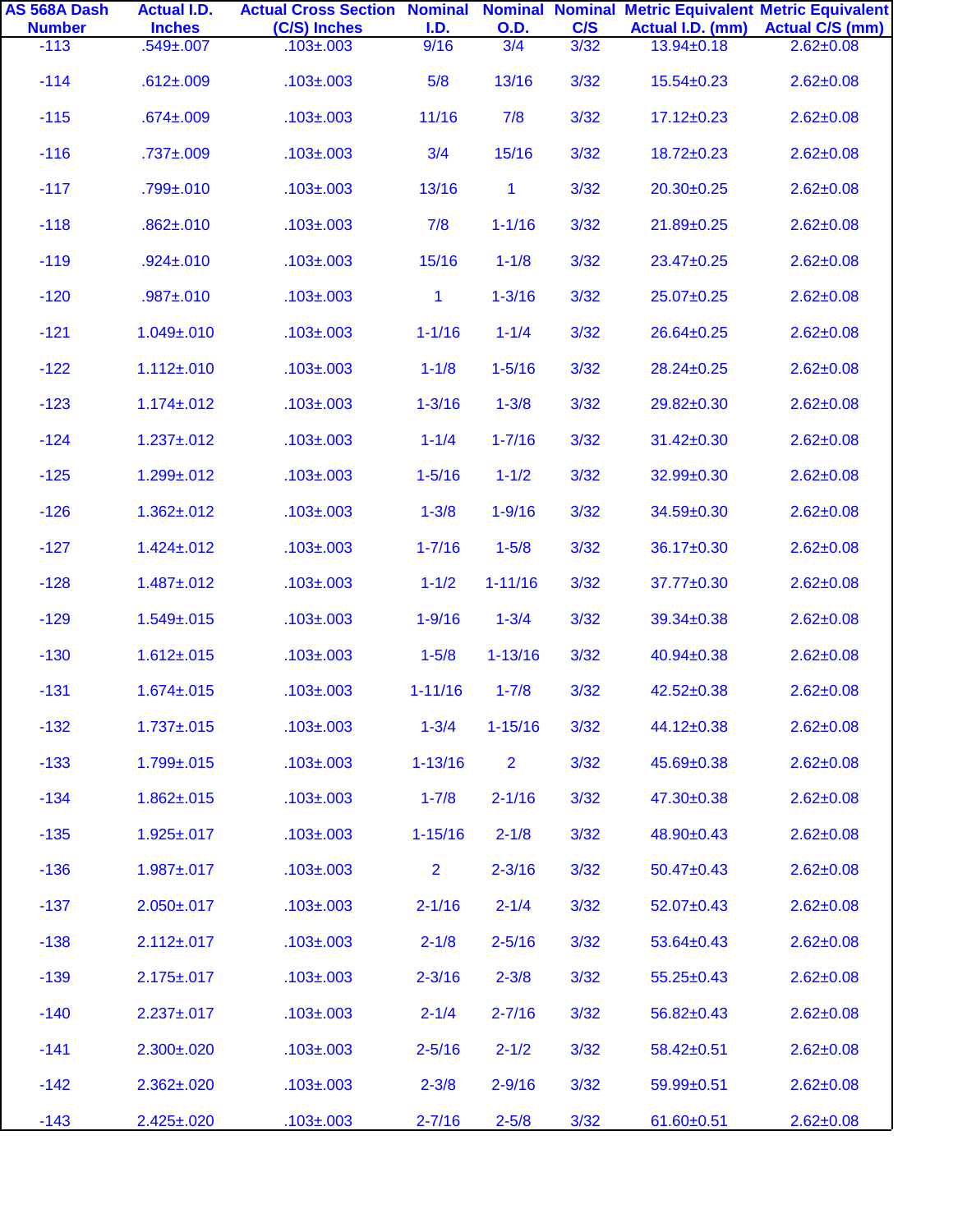| AS 568A Dash<br><b>Number</b> | <b>Actual I.D.</b><br><b>Inches</b> | <b>Actual Cross Section Nominal Nominal Nominal Metric Equivalent Metric Equivalent</b><br>(C/S) Inches |                   | <b>O.D.</b> | C/S  | Actual I.D. (mm)  | <b>Actual C/S (mm)</b> |
|-------------------------------|-------------------------------------|---------------------------------------------------------------------------------------------------------|-------------------|-------------|------|-------------------|------------------------|
| $-144$                        | $2.487 \pm 0.020$                   | $.103 \pm .003$                                                                                         | I.D.<br>$2 - 1/2$ | $2 - 11/16$ | 3/32 | 63.17±0.51        | $2.62 \pm 0.08$        |
| $-145$                        | $2.550 \pm 0.020$                   | $.103 \pm .003$                                                                                         | $2 - 9/16$        | $2 - 3/4$   | 3/32 | 64.77±0.51        | $2.62 \pm 0.08$        |
| $-146$                        | $2.612 \pm .020$                    | $.103 \pm .003$                                                                                         | $2 - 5/8$         | $2 - 13/16$ | 3/32 | 66.34±0.51        | $2.62 \pm 0.08$        |
| $-147$                        | $2.675 \pm .022$                    | $.103 \pm .003$                                                                                         | $2 - 11/16$       | $2 - 7/8$   | 3/32 | 67.95±0.56        | $2.62 \pm 0.08$        |
| $-148$                        | $2.737 \pm 0.022$                   | $.103 \pm .003$                                                                                         | $2 - 3/4$         | $2 - 15/16$ | 3/32 | 69.52±0.56        | $2.62 \pm 0.08$        |
| $-149$                        | $2.800 \pm 0.022$                   | $.103 \pm .003$                                                                                         | $2 - 13/16$       | 3           | 3/32 | 71.12±0.56        | $2.62 \pm 0.08$        |
| $-150$                        | $2.862 \pm 0.022$                   | $.103 \pm .003$                                                                                         | $2 - 7/8$         | $3 - 1/16$  | 3/32 | 72.69±0.56        | $2.62 \pm 0.08$        |
| $-151$                        | $2.987 \pm 0.024$                   | $.103 \pm .003$                                                                                         | 3                 | $3 - 3/16$  | 3/32 | 75.87±0.61        | $2.62 \pm 0.08$        |
| $-152$                        | $3.237 \pm 0.024$                   | $.103 \pm .003$                                                                                         | $3 - 1/4$         | $3 - 7/16$  | 3/32 | 82.22±0.61        | $2.62 \pm 0.08$        |
| $-153$                        | $3.487 \pm 0.024$                   | $.103 \pm .003$                                                                                         | $3 - 1/2$         | $3 - 11/16$ | 3/32 | 88.57±0.61        | $2.62 \pm 0.08$        |
| $-154$                        | $3.737 \pm 0.028$                   | $.103 \pm .003$                                                                                         | $3 - 3/4$         | $3 - 15/16$ | 3/32 | 94.92±0.71        | $2.62 \pm 0.08$        |
| $-155$                        | $3.987 \pm 0.028$                   | $.103 \pm .003$                                                                                         | $\overline{4}$    | $4 - 3/16$  | 3/32 | 101.27±0.71       | $2.62 \pm 0.08$        |
| $-156$                        | 4.237±.030                          | $.103 \pm .003$                                                                                         | $4 - 1/4$         | $4 - 7/16$  | 3/32 | 107.62±0.76       | $2.62 \pm 0.08$        |
| $-157$                        | 4.487±.030                          | $.103 \pm .003$                                                                                         | $4 - 1/2$         | $4 - 11/16$ | 3/32 | 113.97±0.76       | $2.62 \pm 0.08$        |
| $-158$                        | 4.737±.030                          | $.103 \pm .003$                                                                                         | $4 - 3/4$         | $4 - 15/16$ | 3/32 | 120.32±0.76       | $2.62 \pm 0.08$        |
| $-159$                        | $4.987 \pm 0.035$                   | $.103 \pm .003$                                                                                         | $\overline{5}$    | $5 - 3/16$  | 3/32 | 126.67±0.89       | $2.62 \pm 0.08$        |
| $-160$                        | $5.237 \pm 0.035$                   | $.103 \pm .003$                                                                                         | $5 - 1/4$         | $5 - 7/16$  | 3/32 | 133.02±0.89       | $2.62 \pm 0.08$        |
| $-161$                        | $5.487 \pm 0.035$                   | $.103 \pm .003$                                                                                         | $5 - 1/2$         | $5 - 11/16$ | 3/32 | 139.37±0.89       | $2.62 \pm 0.08$        |
| $-162$                        | $5.737 \pm 0.035$                   | $.103 \pm .003$                                                                                         | $5 - 3/4$         | $5 - 15/16$ | 3/32 | 145.72±0.89       | $2.62 \pm 0.08$        |
| $-163$                        | $5.987 \pm 0.035$                   | $.103 \pm .003$                                                                                         | $6\phantom{1}$    | $6 - 3/16$  | 3/32 | 152.07±0.89       | $2.62 \pm 0.08$        |
| $-164$                        | $6.237 \pm 0.040$                   | $.103 \pm .003$                                                                                         | $6 - 1/4$         | $6 - 7/16$  | 3/32 | 158.42±1.02       | $2.62 \pm 0.08$        |
| $-165$                        | $6.487 \pm 0.040$                   | $.103 \pm .003$                                                                                         | $6 - 1/2$         | $6 - 11/16$ | 3/32 | 164.77±1.02       | $2.62 \pm 0.08$        |
| $-166$                        | $6.737 \pm 0.040$                   | $.103 \pm .003$                                                                                         | $6 - 3/4$         | $6 - 15/16$ | 3/32 | $171.12 \pm 1.02$ | $2.62 \pm 0.08$        |
| $-167$                        | $6.987 \pm 0.040$                   | $.103 \pm .003$                                                                                         | $\overline{7}$    | $7 - 3/16$  | 3/32 | $177.47 \pm 1.02$ | $2.62 \pm 0.08$        |
| $-168$                        | $7.237 \pm 0.045$                   | $.103 \pm .003$                                                                                         | $7 - 1/4$         | $7 - 7/16$  | 3/32 | $183.82 \pm 1.14$ | $2.62 \pm 0.08$        |
| $-169$                        | 7.487±.045                          | $.103 \pm .003$                                                                                         | $7 - 1/2$         | $7 - 11/16$ | 3/32 | $190.17 \pm 1.14$ | $2.62 \pm 0.08$        |
| $-170$                        | $7.737 \pm 0.045$                   | $.103 \pm .003$                                                                                         | $7 - 3/4$         | $7 - 15/16$ | 3/32 | $196.52 \pm 1.14$ | $2.62 \pm 0.08$        |
| $-171$                        | 7.987±.045                          | $.103 \pm .003$                                                                                         | 8                 | $8 - 3/16$  | 3/32 | $202.87 \pm 1.14$ | $2.62 \pm 0.08$        |
| $-172$                        | $8.237 \pm .050$                    | $.103 \pm .003$                                                                                         | $8 - 1/4$         | $8 - 7/16$  | 3/32 | $209.22 \pm 1.27$ | $2.62 \pm 0.08$        |
| $-173$                        | 8.487±.050                          | $.103 \pm .003$                                                                                         | $8 - 1/2$         | $8 - 11/16$ | 3/32 | $215.57 \pm 1.27$ | $2.62 \pm 0.08$        |
| $-174$                        | $8.737 \pm 0.050$                   | $.103 \pm .003$                                                                                         | $8 - 3/4$         | $8 - 15/16$ | 3/32 | $221.92 \pm 1.27$ | $2.62 \pm 0.08$        |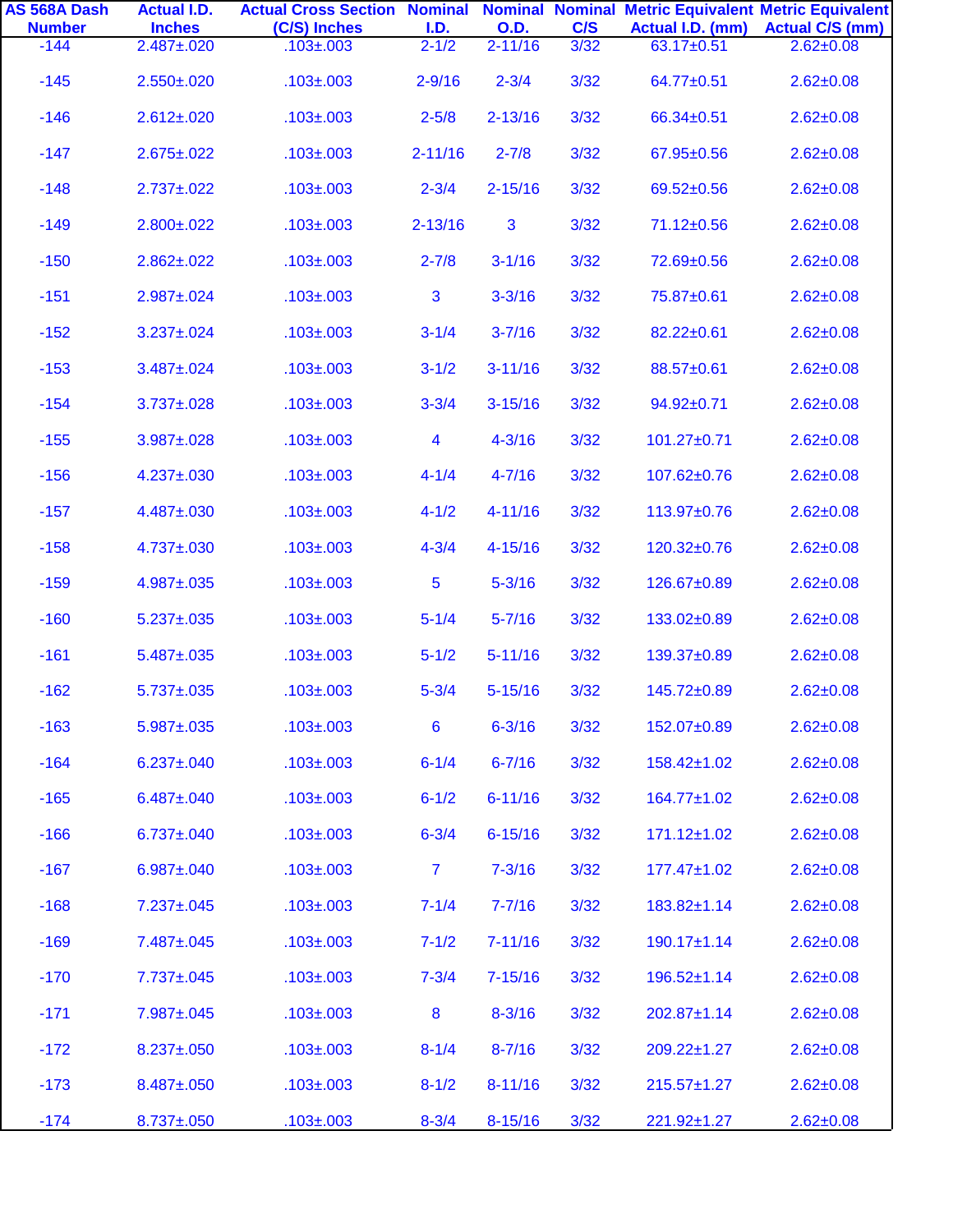| AS 568A Dash            | <b>Actual I.D.</b>          | <b>Actual Cross Section Nominal Nominal Nominal Metric Equivalent Metric Equivalent</b> |                               |                           |             |                                 |                                           |
|-------------------------|-----------------------------|-----------------------------------------------------------------------------------------|-------------------------------|---------------------------|-------------|---------------------------------|-------------------------------------------|
| <b>Number</b><br>$-175$ | <b>Inches</b><br>8.987±.050 | (C/S) Inches<br>$.103 \pm .003$                                                         | <u>I.D.</u><br>$\overline{9}$ | <b>O.D.</b><br>$9 - 3/16$ | C/S<br>3/32 | Actual I.D. (mm)<br>228.27±1.27 | <b>Actual C/S (mm)</b><br>$2.62 \pm 0.08$ |
| $-176$                  | $9.237 \pm 0.055$           | $.103 \pm .003$                                                                         | $9 - 1/4$                     | $9 - 7/16$                | 3/32        | 234.62±1.40                     | $2.62 \pm 0.08$                           |
| $-177$                  | $9.487 \pm 0.055$           | $.103 \pm .003$                                                                         | $9 - 1/2$                     | $9 - 11/16$               | 3/32        | 240.97±1.40                     | $2.62 \pm 0.08$                           |
| $-178$                  | $9.737 \pm 0.055$           | $.103 \pm .003$                                                                         | $9 - 3/4$                     | $9 - 15/16$               | 3/32        | 247.32±1.40                     | $2.62 \pm 0.08$                           |
| $-201$                  | $.171 \pm .005$             | $.139 \pm .004$                                                                         | 3/16                          | 7/16                      | 1/8         | $4.34 \pm 0.13$                 | $3.53 \pm 0.10$                           |
| $-202$                  | $.234 \pm .005$             | $.139 \pm .004$                                                                         | 1/4                           | 1/2                       | 1/8         | $5.94 \pm 0.13$                 | $3.53 + 0.10$                             |
| $-203$                  | $.296 \pm .005$             | $.139 \pm .004$                                                                         | 5/16                          | 9/16                      | 1/8         | $7.52 \pm 0.13$                 | $3.53 \pm 0.10$                           |
| $-204$                  | $.359 \pm .005$             | $.139 \pm .004$                                                                         | 3/8                           | 5/8                       | 1/8         | $9.12 \pm 0.13$                 | $3.53 \pm 0.10$                           |
| $-205$                  | $.421 \pm .005$             | $.139 \pm .004$                                                                         | 7/16                          | 11/16                     | 1/8         | $10.69 + 0.13$                  | $3.53 \pm 0.10$                           |
| $-206$                  | $.484 \pm 0.005$            | $.139 \pm .004$                                                                         | 1/2                           | 3/4                       | 1/8         | $12.29 \pm 0.13$                | $3.53 \pm 0.10$                           |
| $-207$                  | $.546 \pm 0.007$            | $.139 \pm .004$                                                                         | 9/16                          | 13/16                     | 1/8         | 13.87±0.17                      | $3.53 \pm 0.10$                           |
| $-208$                  | $.609 \pm .009$             | $.139 \pm .004$                                                                         | 5/8                           | 7/8                       | 1/8         | $15.47 \pm 0.23$                | $3.53 \pm 0.10$                           |
| $-209$                  | $.671 \pm .009$             | $.139 \pm .004$                                                                         | 11/16                         | 15/16                     | 1/8         | $17.04 \pm 0.23$                | $3.53 \pm 0.10$                           |
| $-210$                  | $.734 \pm 0.010$            | $.139 \pm .004$                                                                         | 3/4                           | 1                         | 1/8         | 18.64±0.25                      | $3.53 \pm 0.10$                           |
| $-211$                  | $.796 \pm 010$              | $.139 \pm .004$                                                                         | 13/16                         | $1 - 1/16$                | 1/8         | $20.22 \pm 0.25$                | $3.53 \pm 0.10$                           |
| $-212$                  | $.859 \pm .010$             | $.139 \pm .004$                                                                         | 7/8                           | $1 - 1/8$                 | 1/8         | $21.82 \pm 0.25$                | $3.53 \pm 0.10$                           |
| $-213$                  | $.921 \pm .010$             | $.139 \pm .004$                                                                         | 15/16                         | $1 - 3/16$                | 1/8         | 23.39±0.25                      | $3.53 \pm 0.10$                           |
| $-214$                  | $.984 \pm .010$             | $.139 \pm .004$                                                                         | $\mathbf{1}$                  | $1 - 1/4$                 | 1/8         | 25.00±0.25                      | $3.53 \pm 0.10$                           |
| $-215$                  | $1.046 \pm 0.010$           | $.139 \pm .004$                                                                         | $1 - 1/16$                    | $1 - 5/16$                | 1/8         | 26.57±0.25                      | $3.53 + 0.10$                             |
| $-216$                  | $1.109 + 0.012$             | $.139 \pm .004$                                                                         | $1 - 1/8$                     | $1 - 3/8$                 | 1/8         | 28.17±0.30                      | $3.53 \pm 0.10$                           |
| $-217$                  | $1.171 \pm 0.012$           | $.139 \pm .004$                                                                         | $1 - 3/16$                    | $1 - 7/16$                | 1/8         | 29.74±0.30                      | $3.53 \pm 0.10$                           |
| $-218$                  | $1.234 \pm 0.012$           | $.139 \pm .004$                                                                         | $1 - 1/4$                     | $1 - 1/2$                 | 1/8         | 31.34±0.30                      | $3.53 \pm 0.10$                           |
| $-219$                  | $1.296 \pm 0.012$           | $.139 \pm .004$                                                                         | $1 - 5/16$                    | $1 - 9/16$                | 1/8         | 32.92±0.30                      | $3.53 + 0.10$                             |
| $-220$                  | $1.359 + .012$              | $.139 \pm .004$                                                                         | $1 - 3/8$                     | $1 - 5/8$                 | 1/8         | 34.52±0.30                      | $3.53 + 0.10$                             |
| $-221$                  | $1.421 \pm 0.012$           | $.139 \pm .004$                                                                         | $1 - 7/16$                    | $1 - 11/16$               | 1/8         | 36.09±0.30                      | $3.53 \pm 0.10$                           |
| $-222$                  | $1.484 \pm 0.015$           | $.139 \pm .004$                                                                         | $1 - 1/2$                     | $1 - 3/4$                 | 1/8         | 37.69±0.38                      | $3.53 \pm 0.10$                           |
| $-223$                  | $1.609 \pm 0.015$           | $.139 \pm .004$                                                                         | $1 - 5/8$                     | $1 - 7/8$                 | 1/8         | 40.87±0.38                      | $3.53 \pm 0.10$                           |
| $-224$                  | $1.734 \pm 0.015$           | $.139 \pm .004$                                                                         | $1 - 3/4$                     | $\overline{2}$            | 1/8         | 44.04±0.38                      | $3.53 \pm 0.10$                           |
| $-225$                  | $1.859 \pm .018$            | $.139 \pm .004$                                                                         | $1 - 7/8$                     | $2 - 1/8$                 | 1/8         | 47.22±0.46                      | $3.53 \pm 0.10$                           |
| $-226$                  | $1.984 \pm 0.018$           | $.139 \pm .004$                                                                         | $\overline{2}$                | $2 - 1/4$                 | 1/8         | $50.39 \pm 0.46$                | $3.53 \pm 0.10$                           |
| $-227$                  | $2.109 \pm 0.018$           | $.139 + .004$                                                                           | $2 - 1/8$                     | $2 - 3/8$                 | 1/8         | $53.57+0.46$                    | $3.53 \pm 0.10$                           |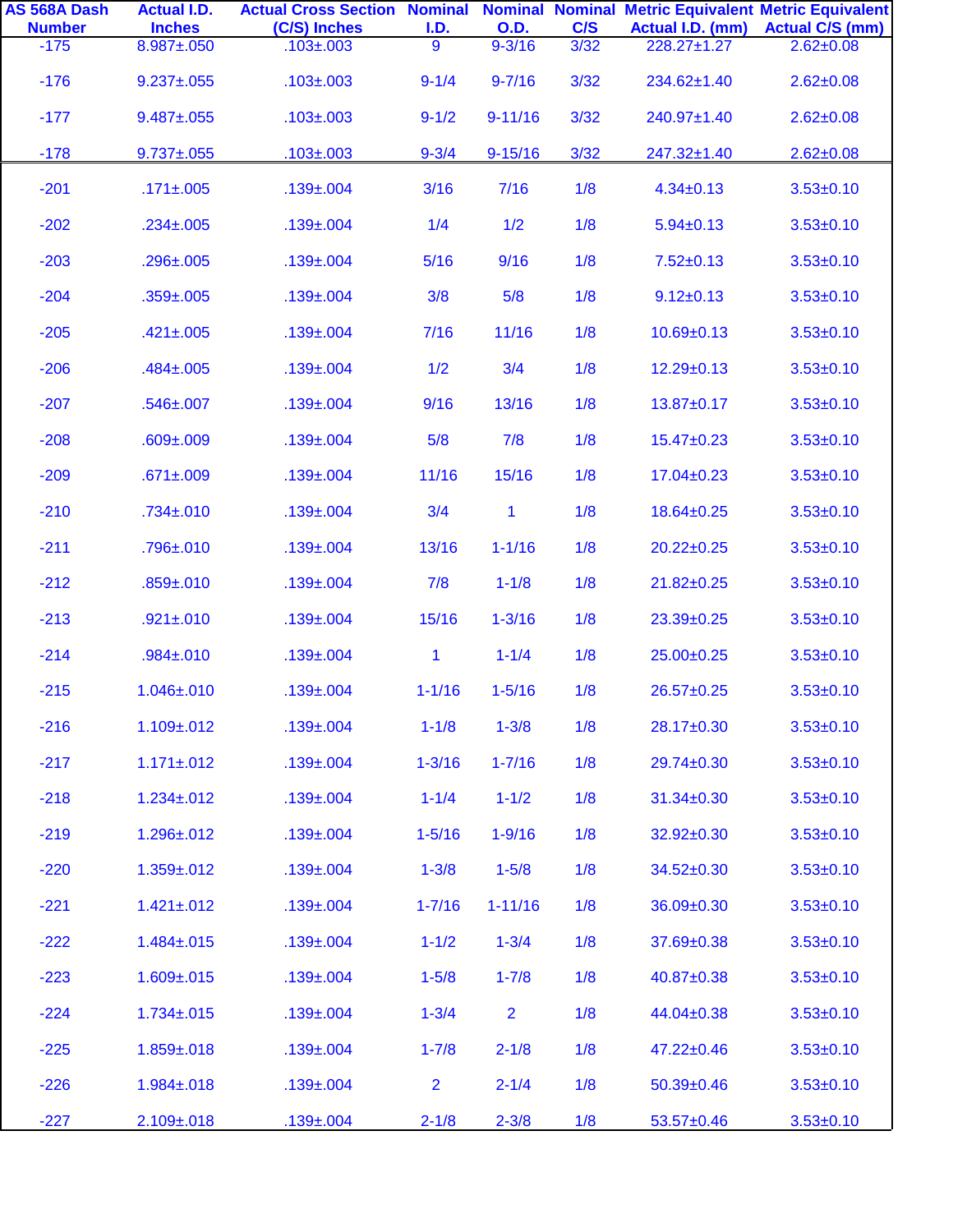| AS 568A Dash<br><b>Number</b> | <b>Actual I.D.</b><br><b>Inches</b> | <b>Actual Cross Section Nominal Nominal Nominal Metric Equivalent Metric Equivalent</b><br>(C/S) Inches | I.D.           | <b>O.D.</b>             | C/S |                  | Actual I.D. (mm) Actual C/S (mm) |
|-------------------------------|-------------------------------------|---------------------------------------------------------------------------------------------------------|----------------|-------------------------|-----|------------------|----------------------------------|
| $-228$                        | $2.234 \pm 0.020$                   | $.139 \pm .004$                                                                                         | $2 - 1/4$      | $2 - 1/2$               | 1/8 | 56.74±0.50       | $3.53 \pm 0.10$                  |
| $-229$                        | $2.359 \pm 0.020$                   | $.139 \pm .004$                                                                                         | $2 - 3/8$      | $2 - 5/8$               | 1/8 | 59.92±0.50       | $3.53 \pm 0.10$                  |
| $-230$                        | $2.484 \pm 0.020$                   | $.139 \pm .004$                                                                                         | $2 - 1/2$      | $2 - 3/4$               | 1/8 | 63.09±0.50       | $3.53 \pm 0.10$                  |
| $-231$                        | $2.609 \pm 0.020$                   | $.139 \pm .004$                                                                                         | $2 - 5/8$      | $2 - 7/8$               | 1/8 | 66.27±0.50       | $3.53 \pm 0.10$                  |
| $-232$                        | $2.734 \pm 0.024$                   | $.139 \pm .004$                                                                                         | $2 - 3/4$      | 3                       | 1/8 | 69.44±0.61       | $3.53 \pm 0.10$                  |
| $-233$                        | $2.859 \pm 0.024$                   | $.139 \pm .004$                                                                                         | $2 - 7/8$      | $3 - 1/8$               | 1/8 | 72.62±0.61       | $3.53 \pm 0.10$                  |
| $-234$                        | $2.984 \pm 0.024$                   | $.139 \pm .004$                                                                                         | 3              | $3 - 1/4$               | 1/8 | 75.79±0.61       | $3.53 \pm 0.10$                  |
| $-235$                        | $3.109 \pm 0.024$                   | $.139 \pm .004$                                                                                         | $3 - 1/8$      | $3 - 3/8$               | 1/8 | 78.97±0.61       | $3.53 \pm 0.10$                  |
| $-236$                        | $3.234 \pm 0.024$                   | $.139 \pm .004$                                                                                         | $3 - 1/4$      | $3 - 1/2$               | 1/8 | 82.14±0.61       | $3.53 \pm 0.10$                  |
| $-237$                        | $3.359 \pm 0.024$                   | $.139 \pm .004$                                                                                         | $3 - 3/8$      | $3 - 5/8$               | 1/8 | 85.32±0.61       | $3.53 \pm 0.10$                  |
| $-238$                        | $3.484 \pm 0.024$                   | $.139 \pm .004$                                                                                         | $3 - 1/2$      | $3 - 3/4$               | 1/8 | 88.49±0.61       | $3.53 \pm 0.10$                  |
| $-239$                        | $3.609 \pm 0.028$                   | $.139 \pm .004$                                                                                         | $3 - 5/8$      | $3 - 7/8$               | 1/8 | $91.67 + 0.71$   | $3.53 \pm 0.10$                  |
| $-240$                        | $3.734 \pm 0.028$                   | $.139 \pm .004$                                                                                         | $3 - 3/4$      | $\overline{\mathbf{4}}$ | 1/8 | $94.84 \pm 0.71$ | $3.53 \pm 0.10$                  |
| $-241$                        | $3.859 \pm 0.028$                   | $.139 \pm .004$                                                                                         | $3 - 7/8$      | $4 - 1/8$               | 1/8 | $98.02 \pm 0.71$ | $3.53 \pm 0.10$                  |
| $-242$                        | $3.984 \pm 0.028$                   | $.139 \pm .004$                                                                                         | 4              | $4 - 1/4$               | 1/8 | 101.19±0.71      | $3.53 \pm 0.10$                  |
| $-243$                        | 4.109±.028                          | $.139 \pm .004$                                                                                         | $4 - 1/8$      | $4 - 3/8$               | 1/8 | 104.37±0.71      | $3.53 \pm 0.10$                  |
| $-244$                        | $4.234 \pm 0.030$                   | $.139 \pm .004$                                                                                         | $4 - 1/4$      | $4 - 1/2$               | 1/8 | 107.54±0.76      | $3.53 \pm 0.10$                  |
| $-245$                        | $4.359 \pm 0.030$                   | $.139 \pm .004$                                                                                         | $4 - 3/8$      | $4 - 5/8$               | 1/8 | 110.72±0.76      | $3.53 \pm 0.10$                  |
| $-246$                        | 4.484±.030                          | $.139 \pm .004$                                                                                         | $4 - 1/2$      | $4 - 3/4$               | 1/8 | 113.89±0.76      | $3.53 \pm 0.10$                  |
| $-247$                        | 4.609±.030                          | $.139 \pm .004$                                                                                         | $4 - 5/8$      | $4 - 7/8$               | 1/8 | 117.07±0.76      | $3.53 \pm 0.10$                  |
| $-248$                        | 4.734±.030                          | $.139 \pm .004$                                                                                         | $4 - 3/4$      | 5                       | 1/8 | 120.24±0.76      | $3.53 \pm 0.10$                  |
| $-249$                        | $4.859 \pm .035$                    | $.139 \pm .004$                                                                                         | $4 - 7/8$      | $5 - 1/8$               | 1/8 | 123.42±0.89      | $3.53 + 0.10$                    |
| $-250$                        | $4.984 \pm 0.035$                   | $.139 \pm .004$                                                                                         | $\overline{5}$ | $5 - 1/4$               | 1/8 | 126.59±0.89      | $3.53 \pm 0.10$                  |
| $-251$                        | $5.109 \pm 0.035$                   | $.139 \pm .004$                                                                                         | $5 - 1/8$      | $5 - 3/8$               | 1/8 | 129.77±0.89      | $3.53 \pm 0.10$                  |
| $-252$                        | $5.234 \pm 0.035$                   | $.139 \pm .004$                                                                                         | $5 - 1/4$      | $5 - 1/2$               | 1/8 | 132.94±0.89      | $3.53 \pm 0.10$                  |
| $-253$                        | $5.359 \pm 0.035$                   | $.139 \pm .004$                                                                                         | $5 - 3/8$      | $5 - 5/8$               | 1/8 | 136.12±0.89      | $3.53 \pm 0.10$                  |
| $-254$                        | $5.484 \pm 0.035$                   | $.139 \pm .004$                                                                                         | $5 - 1/2$      | $5 - 3/4$               | 1/8 | 139.29±0.89      | $3.53 \pm 0.10$                  |
| $-255$                        | $5.609 \pm 0.035$                   | $.139 \pm .004$                                                                                         | $5 - 5/8$      | $5 - 7/8$               | 1/8 | 142.47±0.89      | $3.53 \pm 0.10$                  |
| $-256$                        | $5.734 \pm 0.035$                   | $.139 \pm .004$                                                                                         | $5 - 3/4$      | $6\phantom{1}6$         | 1/8 | 145.65±0.89      | $3.53 \pm 0.10$                  |
| $-257$                        | $5.859 \pm 0.035$                   | $.139 \pm .004$                                                                                         | $5 - 7/8$      | $6 - 1/8$               | 1/8 | 148.82±0.89      | $3.53 \pm 0.10$                  |
| $-258$                        | $5.984 \pm 0.035$                   | $.139 \pm .004$                                                                                         | 6              | $6 - 1/4$               | 1/8 | 151.99±0.89      | $3.53 \pm 0.10$                  |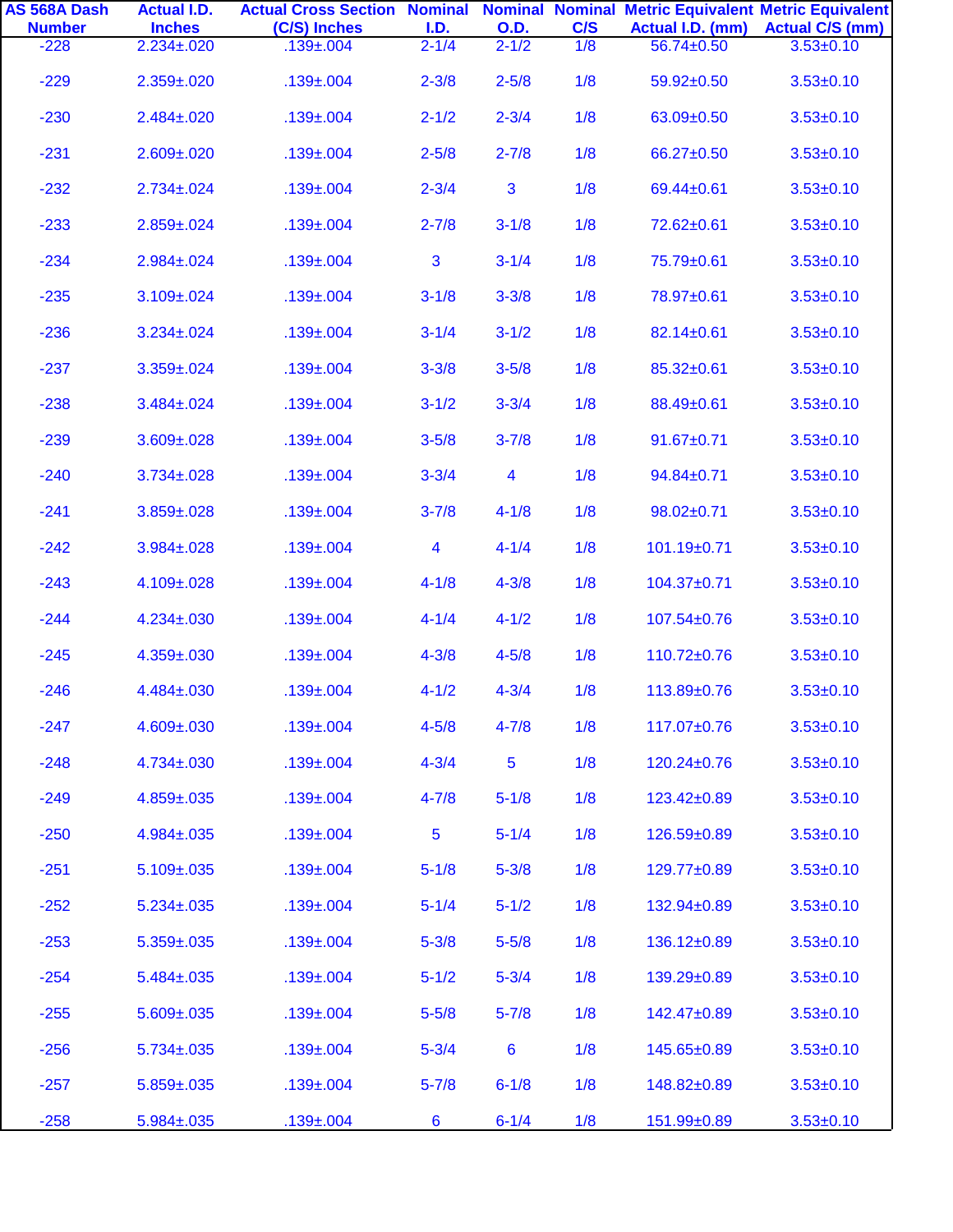| AS 568A Dash<br><b>Number</b> | <b>Actual I.D.</b><br><b>Inches</b> | <b>Actual Cross Section Nominal Nominal Nominal Metric Equivalent Metric Equivalent</b><br>(C/S) Inches | I.D.           | <b>O.D.</b>      | C/S  |                   | Actual I.D. (mm) Actual C/S (mm) |
|-------------------------------|-------------------------------------|---------------------------------------------------------------------------------------------------------|----------------|------------------|------|-------------------|----------------------------------|
| $-259$                        | $6.234 \pm 0.040$                   | $.139 \pm .004$                                                                                         | $6 - 1/4$      | $6 - 1/2$        | 1/8  | 158.34±1.02       | $3.53 \pm 0.10$                  |
| $-260$                        | $6.484 \pm 0.040$                   | $.139 \pm .004$                                                                                         | $6 - 1/2$      | $6 - 3/4$        | 1/8  | 164.69±1.02       | $3.53 \pm 0.10$                  |
| $-261$                        | $6.734 \pm 0.040$                   | $.139 \pm .004$                                                                                         | $6 - 3/4$      | $\overline{7}$   | 1/8  | 171.04±1.02       | $3.53 \pm 0.10$                  |
| $-262$                        | $6.984 \pm 0.040$                   | $.139 \pm .004$                                                                                         | $\overline{7}$ | $7 - 1/4$        | 1/8  | 177.39±1.02       | $3.53 \pm 0.10$                  |
| $-263$                        | $7.234 \pm 0.045$                   | $.139 \pm .004$                                                                                         | $7 - 1/4$      | $7 - 1/2$        | 1/8  | $183.74 \pm 1.14$ | $3.53 \pm 0.10$                  |
| $-264$                        | 7.484±.045                          | $.139 \pm .004$                                                                                         | $7 - 1/2$      | $7 - 3/4$        | 1/8  | 190.09±1.14       | $3.53 \pm 0.10$                  |
| $-265$                        | $7.734 \pm 0.045$                   | $.139 \pm .004$                                                                                         | $7 - 3/4$      | $\boldsymbol{8}$ | 1/8  | $196.44 \pm 1.14$ | $3.53 \pm 0.10$                  |
| $-266$                        | 7.984±.045                          | $.139 \pm .004$                                                                                         | 8              | $8 - 1/4$        | 1/8  | 202.79±1.14       | $3.53 \pm 0.10$                  |
| $-267$                        | $8.234 \pm 0.050$                   | $.139 \pm .004$                                                                                         | $8 - 1/4$      | $8 - 1/2$        | 1/8  | $209.14 \pm 1.27$ | $3.53 \pm 0.10$                  |
| $-268$                        | 8.484±.050                          | $.139 \pm .004$                                                                                         | $8 - 1/2$      | $8 - 3/4$        | 1/8  | 215.49±1.27       | $3.53 + 0.10$                    |
| $-269$                        | $8.734 \pm 0.050$                   | $.139 \pm .004$                                                                                         | $8 - 3/4$      | 9                | 1/8  | 221.84±1.27       | $3.53 \pm 0.10$                  |
| $-270$                        | 8.984±.050                          | $.139 \pm .004$                                                                                         | 9              | $9 - 1/4$        | 1/8  | 228.19±1.27       | $3.53 \pm 0.10$                  |
| $-271$                        | $9.234 \pm 0.055$                   | $.139 \pm .004$                                                                                         | $9 - 1/4$      | $9 - 1/2$        | 1/8  | 234.54±1.40       | $3.53 \pm 0.10$                  |
| $-272$                        | $9.484 \pm 0.055$                   | $.139 \pm .004$                                                                                         | $9 - 1/2$      | $9 - 3/4$        | 1/8  | 240.89±1.40       | $3.53 \pm 0.10$                  |
| $-273$                        | $9.734 \pm 0.055$                   | $.139 \pm .004$                                                                                         | $9 - 3/4$      | 10               | 1/8  | 247.24±1.40       | $3.53 \pm 0.10$                  |
| $-274$                        | $9.984 \pm 0.055$                   | $.139 \pm .004$                                                                                         | 10             | $10 - 1/4$       | 1/8  | 253.59±1.40       | $3.53 \pm 0.10$                  |
| $-275$                        | 10.484±.065                         | $.139 \pm .004$                                                                                         | $10 - 1/2$     | $10 - 3/4$       | 1/8  | 266.29±1.40       | $3.53 \pm 0.10$                  |
| $-276$                        | 10.984±.065                         | $.139 \pm .004$                                                                                         | 11             | $11 - 1/4$       | 1/8  | 278.99±1.65       | $3.53 \pm 0.10$                  |
| $-277$                        | 11.484±.065                         | $.139 \pm .004$                                                                                         | $11 - 1/2$     | $11 - 3/4$       | 1/8  | 291.69±1.65       | $3.53 \pm 0.10$                  |
| $-278$                        | 11.984±.065                         | $.139 \pm .004$                                                                                         | 12             | $12 - 1/4$       | 1/8  | 304.39±1.65       | $3.53 \pm 0.10$                  |
| $-279$                        | 12.984±.065                         | $.139 \pm .004$                                                                                         | 13             | $13 - 1/4$       | 1/8  | 329.79±1.65       | $3.53 \pm 0.10$                  |
| $-280$                        | 13.984±.065                         | $.139 \pm .004$                                                                                         | 14             | $14 - 1/4$       | 1/8  | $355.19 \pm 1.65$ | $3.53 \pm 0.10$                  |
| $-281$                        | 14.984±.065                         | $.139 \pm .004$                                                                                         | 15             | $15 - 1/4$       | 1/8  | 380.59±1.65       | $3.53 \pm 0.10$                  |
| $-282$                        | 15.955±.075                         | $.139 \pm .004$                                                                                         | 16             | $16 - 1/4$       | 1/8  | 405.26±1.91       | $3.53 \pm 0.10$                  |
| $-283$                        | 16.955±.080                         | $.139 \pm .004$                                                                                         | 17             | $17 - 1/4$       | 1/8  | 430.66±2.03       | $3.53 \pm 0.10$                  |
| $-284$                        | 17.955±.085                         | $.139 \pm .004$                                                                                         | 18             | $18 - 1/4$       | 1/8  | 456.06±2.16       | $3.53 \pm 0.10$                  |
| $-309$                        | $.412 \pm .005$                     | $.210 \pm .005$                                                                                         | 7/16           | 13/16            | 3/16 | $10.46 \pm 0.13$  | $5.33 \pm 0.13$                  |
| $-310$                        | $.475 \pm .005$                     | $.210 \pm .005$                                                                                         | 1/2            | 7/8              | 3/16 | $12.07 + 0.13$    | $5.33 \pm 0.13$                  |
| $-311$                        | $.537 \pm .007$                     | $.210 \pm .005$                                                                                         | 9/16           | 15/16            | 3/16 | $13.64 \pm 0.18$  | $5.33 \pm 0.13$                  |
| $-312$                        | $.600 \pm .009$                     | $.210 \pm .005$                                                                                         | 5/8            | 1                | 3/16 | $15.24 \pm 0.23$  | $5.33 \pm 0.13$                  |
| $-313$                        | $.662 \pm .009$                     | $.210 \pm .005$                                                                                         | 11/16          | $1 - 1/16$       | 3/16 | $16.81 \pm 0.23$  | $5.33 \pm 0.13$                  |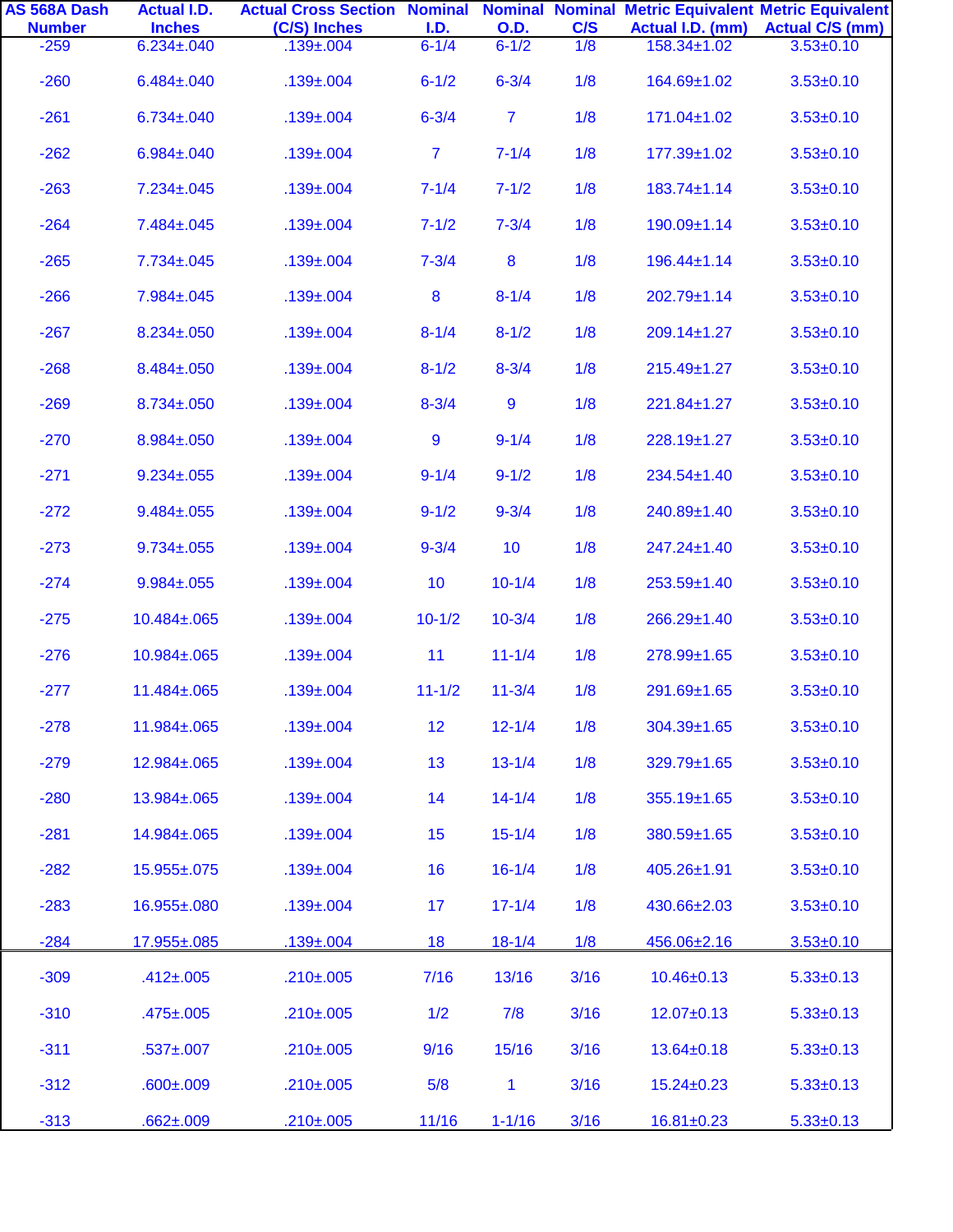| AS 568A Dash<br><b>Number</b> | <b>Actual I.D.</b><br><b>Inches</b> | <b>Actual Cross Section Nominal Nominal Nominal Metric Equivalent Metric Equivalent</b><br>(C/S) Inches | I.D.           | <b>O.D.</b>             | C/S  | Actual I.D. (mm) | <b>Actual C/S (mm)</b> |
|-------------------------------|-------------------------------------|---------------------------------------------------------------------------------------------------------|----------------|-------------------------|------|------------------|------------------------|
| $-314$                        | $.725 \pm .010$                     | $.210 \pm .005$                                                                                         | 3/4            | $1 - 1/8$               | 3/16 | $18.42 \pm 0.25$ | $5.33 \pm 0.13$        |
| $-315$                        | $.787 + .010$                       | $.210 \pm .005$                                                                                         | 13/16          | $1 - 3/6$               | 3/16 | 19.99±0.25       | $5.33 \pm 0.13$        |
| $-316$                        | $.850 \pm .010$                     | $.210 \pm .005$                                                                                         | 7/8            | $1 - 1/4$               | 3/16 | $21.59 + 0.25$   | $5.33 \pm 0.13$        |
| $-317$                        | $.912 \pm .010$                     | $.210 \pm .005$                                                                                         | 15/16          | $1 - 5/16$              | 3/16 | 23.16±0.25       | $5.33 \pm 0.13$        |
| $-318$                        | $.975 \pm .010$                     | $.210 \pm .005$                                                                                         | $\mathbf{1}$   | $1 - 3/8$               | 3/16 | 24.77±0.25       | $5.33 \pm 0.13$        |
| $-319$                        | $1.037 + 0.010$                     | $.210 \pm .005$                                                                                         | $1 - 1/16$     | $1 - 7/16$              | 3/16 | 26.34±0.25       | $5.33 \pm 0.13$        |
| $-320$                        | $1.100 \pm 0.012$                   | $.210 \pm .005$                                                                                         | $1 - 1/8$      | $1 - 1/2$               | 3/16 | 27.94±0.30       | $5.33 \pm 0.13$        |
| $-321$                        | $1.162 \pm 0.012$                   | $.210 \pm .005$                                                                                         | $1 - 3/16$     | $1 - 9/16$              | 3/16 | 29.51±0.30       | $5.33 \pm 0.13$        |
| $-322$                        | $1.225 \pm .012$                    | $.210 \pm .005$                                                                                         | $1 - 1/4$      | $1 - 5/8$               | 3/16 | $31.12 \pm 0.30$ | $5.33 \pm 0.13$        |
| $-323$                        | $1.287 + 0.012$                     | $.210 \pm .005$                                                                                         | $1 - 5/16$     | $1 - 11/16$             | 3/16 | 32.69±0.30       | $5.33 \pm 0.13$        |
| $-324$                        | $1.350 \pm 0.012$                   | $.210 \pm .005$                                                                                         | $1 - 3/8$      | $1 - 3/4$               | 3/16 | 34.29±0.30       | $5.33 \pm 0.13$        |
| $-325$                        | $1.475 \pm 0.015$                   | $.210 \pm .005$                                                                                         | $1 - 1/2$      | $1 - 7/8$               | 3/16 | 37.47±0.38       | $5.33 \pm 0.13$        |
| $-326$                        | $1.600 \pm 0.015$                   | $.210 \pm .005$                                                                                         | $1 - 5/8$      | $\overline{2}$          | 3/16 | 40.64±0.38       | $5.33 \pm 0.13$        |
| $-327$                        | $1.725 \pm 0.015$                   | $.210 \pm .005$                                                                                         | $1 - 3/4$      | $2 - 1/8$               | 3/16 | 43.82±0.38       | $5.33 \pm 0.13$        |
| $-328$                        | $1.850 \pm 0.015$                   | $.210 \pm .005$                                                                                         | $1 - 7/8$      | $2 - 1/4$               | 3/16 | 46.99±0.38       | $5.33 \pm 0.13$        |
| $-329$                        | $1.975 \pm 0.018$                   | $.210 \pm .005$                                                                                         | $\overline{2}$ | $2 - 3/8$               | 3/16 | 50.17±0.46       | $5.33 \pm 0.13$        |
| $-330$                        | $2.100 \pm 0.018$                   | $.210 \pm .005$                                                                                         | $2 - 1/8$      | $2 - 1/2$               | 3/16 | $53.34 \pm 0.46$ | $5.33 \pm 0.13$        |
| $-331$                        | $2.225 \pm .018$                    | $.210 \pm .005$                                                                                         | $2 - 1/4$      | $2 - 5/8$               | 3/16 | 56.52±0.46       | $5.33 \pm 0.13$        |
| $-332$                        | $2.350 \pm 0.018$                   | $.210 \pm .005$                                                                                         | $2 - 3/8$      | $2 - 3/4$               | 3/16 | 59.69±0.46       | $5.33 \pm 0.13$        |
| $-333$                        | $2.475 \pm 0.020$                   | $.210 \pm .005$                                                                                         | $2 - 1/2$      | $2 - 7/8$               | 3/16 | 62.87±0.51       | $5.33 \pm 0.13$        |
| $-334$                        | $2.600 \pm 0.020$                   | $.210 \pm .005$                                                                                         | $2 - 5/8$      | 3                       | 3/16 | 66.04±0.51       | $5.33 \pm 0.13$        |
| $-335$                        | $2.725 \pm 0.020$                   | $.210 \pm .005$                                                                                         | $2 - 3/4$      | $3 - 1/8$               | 3/16 | 69.22±0.51       | $5.33 \pm 0.13$        |
| $-336$                        | $2.850 \pm 0.020$                   | $.210 \pm .005$                                                                                         | $2 - 7/8$      | $3 - 1/4$               | 3/16 | 72.39±0.51       | $5.33 \pm 0.13$        |
| $-337$                        | $2.975 \pm 0.024$                   | $.210 \pm .005$                                                                                         | 3              | $3 - 3/8$               | 3/16 | 75.57±0.61       | $5.33 \pm 0.13$        |
| $-338$                        | $3.100 \pm 0.024$                   | $.210 \pm .005$                                                                                         | $3 - 1/8$      | $3 - 1/2$               | 3/16 | 78.74±0.61       | $5.33 \pm 0.13$        |
| $-339$                        | $3.225 \pm .024$                    | $.210 \pm .005$                                                                                         | $3 - 1/4$      | $3 - 5/8$               | 3/16 | 91.92±0.61       | $5.33 \pm 0.13$        |
| $-340$                        | $3.350 \pm 0.024$                   | $.210 \pm .005$                                                                                         | $3 - 3/8$      | $3 - 3/4$               | 3/16 | 85.09±0.61       | $5.33 \pm 0.13$        |
| $-341$                        | $3.475 \pm 0.024$                   | $.210 \pm .005$                                                                                         | $3 - 1/2$      | $3 - 7/8$               | 3/16 | 88.27±0.61       | $5.33 \pm 0.13$        |
| $-342$                        | $3.600 \pm 0.028$                   | $.210 \pm .005$                                                                                         | $3 - 5/8$      | $\overline{\mathbf{4}}$ | 3/16 | $91.44 \pm 0.71$ | $5.33 \pm 0.13$        |
| $-343$                        | $3.725 \pm 0.028$                   | $.210 \pm .005$                                                                                         | $3 - 3/4$      | $4 - 1/8$               | 3/16 | 94.62±0.71       | $5.33 \pm 0.13$        |
| $-344$                        | $3.850 \pm .028$                    | $.210 + .005$                                                                                           | $3 - 7/8$      | $4 - 1/4$               | 3/16 | $97.79 \pm 0.71$ | $5.33 \pm 0.13$        |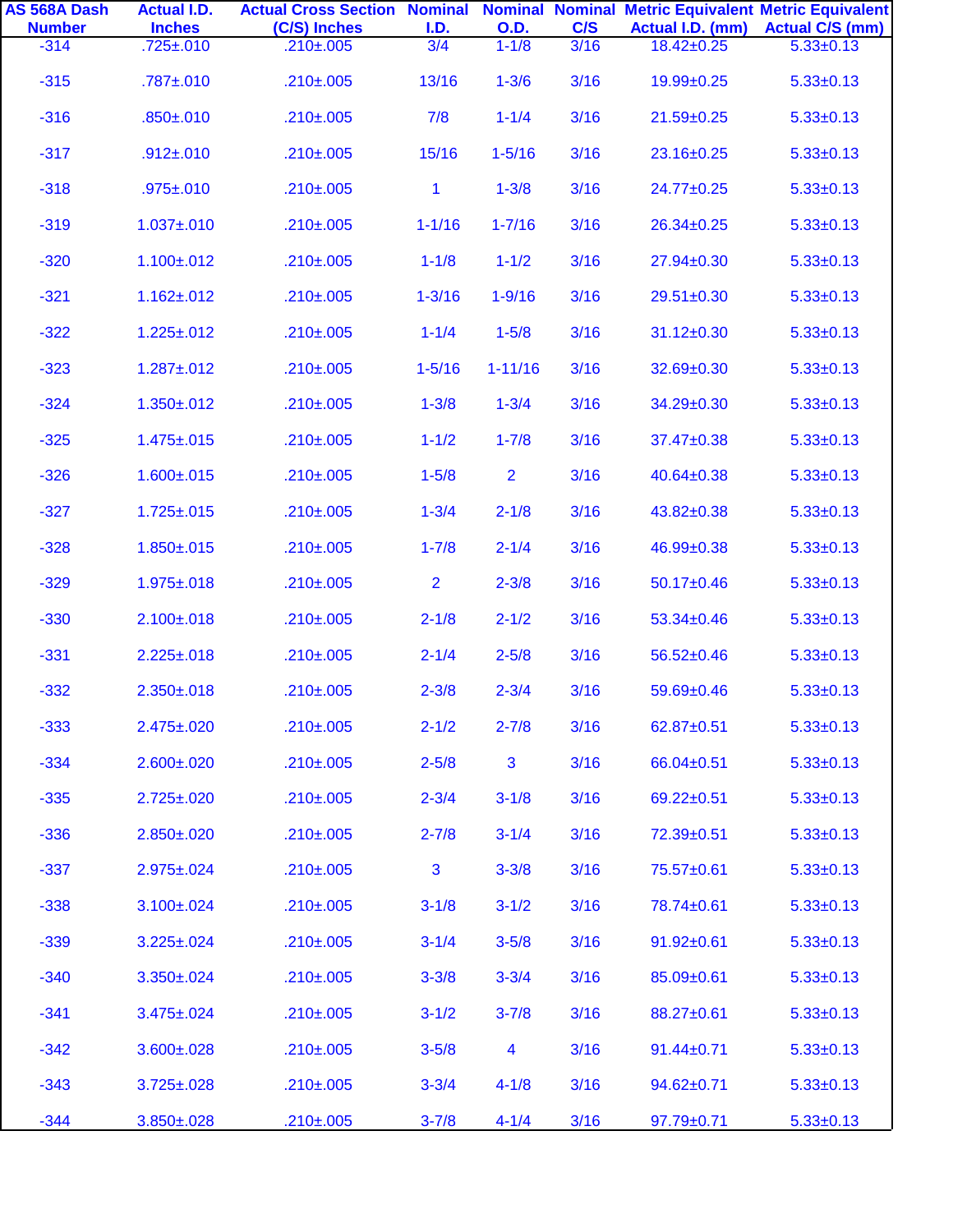| AS 568A Dash<br><b>Number</b> | <b>Actual I.D.</b><br><b>Inches</b> | <b>Actual Cross Section Nominal Nominal Nominal Metric Equivalent Metric Equivalent</b><br>(C/S) Inches | I.D.                    | <b>O.D.</b>     | C/S  | Actual I.D. (mm)  | <b>Actual C/S (mm)</b> |
|-------------------------------|-------------------------------------|---------------------------------------------------------------------------------------------------------|-------------------------|-----------------|------|-------------------|------------------------|
| $-345$                        | $3.975 \pm 0.028$                   | $.210 \pm .005$                                                                                         | $\overline{\mathbf{4}}$ | $4 - 3/8$       | 3/16 | 100.97±0.71       | $5.33 \pm 0.13$        |
| $-346$                        | 4.100±.028                          | $.210 \pm .005$                                                                                         | $4 - 1/8$               | $4 - 1/2$       | 3/16 | 104.14±0.71       | $5.33 \pm 0.13$        |
| $-347$                        | $4.225 \pm .030$                    | $.210 \pm .005$                                                                                         | $4 - 1/4$               | $4 - 5/8$       | 3/16 | $107.32 \pm 0.76$ | $5.33 \pm 0.13$        |
| $-348$                        | 4.350±.030                          | $.210 \pm .005$                                                                                         | $4 - 3/8$               | $4 - 3/4$       | 3/16 | 110.49±0.76       | $5.33 \pm 0.13$        |
| $-349$                        | 4.475±.030                          | $.210 \pm .005$                                                                                         | $4 - 1/2$               | $4 - 7/8$       | 3/16 | 113.67±0.76       | $5.33 \pm 0.13$        |
| $-350$                        | 4.600±.030                          | $.210 \pm .005$                                                                                         | $4 - 5/8$               | $\overline{5}$  | 3/16 | 116.84±0.76       | $5.33 \pm 0.13$        |
| $-351$                        | 4.725±.030                          | $.210 \pm .005$                                                                                         | $4 - 3/4$               | $5 - 1/8$       | 3/16 | 120.02±0.76       | $5.33 \pm 0.13$        |
| $-352$                        | 4.850±.030                          | $.210 \pm .005$                                                                                         | $4 - 7/8$               | $5 - 1/4$       | 3/16 | 123.19±0.76       | $5.33 \pm 0.13$        |
| $-353$                        | 4.975±.037                          | $.210 \pm .005$                                                                                         | 5                       | $5 - 3/8$       | 3/16 | 126.37±0.94       | $5.33 \pm 0.13$        |
| $-354$                        | $5.100 \pm 0.037$                   | $.210 \pm .005$                                                                                         | $5 - 1/8$               | $5 - 1/2$       | 3/16 | 129.54±0.94       | $5.33 \pm 0.13$        |
| $-355$                        | $5.225 \pm .037$                    | $.210 \pm .005$                                                                                         | $5 - 1/4$               | $5 - 5/8$       | 3/16 | 132.72±0.94       | $5.33 \pm 0.13$        |
| $-356$                        | $5.350 \pm .037$                    | $.210 \pm .005$                                                                                         | $5 - 3/8$               | $5 - 3/4$       | 3/16 | 135.89±0.94       | $5.33 \pm 0.13$        |
| $-357$                        | $5.475 \pm 0.037$                   | $.210 \pm .005$                                                                                         | $5 - 1/2$               | $5 - 7/8$       | 3/16 | 139.07±0.94       | $5.33 \pm 0.13$        |
| $-358$                        | $5.600 \pm 0.037$                   | $.210 \pm .005$                                                                                         | $5 - 5/8$               | $6\phantom{1}6$ | 3/16 | 142.24±0.94       | $5.33 \pm 0.13$        |
| $-359$                        | $5.725 \pm 0.037$                   | $.210 \pm .005$                                                                                         | $5 - 3/4$               | $6 - 1/8$       | 3/16 | 145.42±0.94       | $5.33 \pm 0.13$        |
| $-360$                        | $5.850 \pm .037$                    | $.210 \pm .005$                                                                                         | $5 - 7/8$               | $6 - 1/4$       | 3/16 | 148.59±0.94       | $5.33 \pm 0.13$        |
| $-361$                        | $5.975 \pm 0.037$                   | $.210 \pm .005$                                                                                         | $6\phantom{1}$          | $6 - 3/8$       | 3/16 | 151.77±0.94       | $5.33 \pm 0.13$        |
| $-362$                        | $6.225 \pm .040$                    | $.210 \pm .005$                                                                                         | $6 - 1/4$               | $6 - 5/8$       | 3/16 | $158.12 \pm 1.02$ | $5.33 \pm 0.13$        |
| $-363$                        | $6.475 \pm 0.040$                   | $.210 \pm .005$                                                                                         | $6 - 1/2$               | $6 - 7/8$       | 3/16 | 164.47±1.02       | $5.33 \pm 0.13$        |
| $-364$                        | $6.725 \pm 0.040$                   | $.210 \pm .005$                                                                                         | $6 - 3/4$               | $7 - 1/8$       | 3/16 | 170.82±1.02       | $5.33 \pm 0.13$        |
| $-365$                        | $6.975 \pm 0.040$                   | $.210 \pm .005$                                                                                         | $\overline{7}$          | $7 - 3/8$       | 3/16 | $177.17 \pm 1.02$ | $5.33 \pm 0.13$        |
| $-366$                        | $7.225 \pm .045$                    | $.210 \pm .005$                                                                                         | $7 - 1/4$               | $7 - 5/8$       | 3/16 | $183.52 \pm 1.14$ | $5.33 \pm 0.13$        |
| $-367$                        | 7.475±.045                          | $.210 \pm .005$                                                                                         | $7 - 1/2$               | $7 - 7/8$       | 3/16 | 189.87±1.14       | $5.33 \pm 0.13$        |
| $-368$                        | $7.725 \pm 0.045$                   | $.210 \pm .005$                                                                                         | $7 - 3/4$               | $8 - 1/8$       | 3/16 | $196.22 \pm 1.14$ | $5.33 \pm 0.13$        |
| $-369$                        | 7.975±.045                          | $.210 \pm .005$                                                                                         | 8                       | $8 - 3/8$       | 3/16 | $202.57 \pm 1.14$ | $5.33 \pm 0.13$        |
| $-370$                        | $8.225 \pm .050$                    | $.210 \pm .005$                                                                                         | $8 - 1/4$               | $8 - 5/8$       | 3/16 | 208.92±1.27       | $5.33 \pm 0.13$        |
| $-371$                        | 8.475±.050                          | $.210 \pm .005$                                                                                         | $8 - 1/2$               | $8 - 7/8$       | 3/16 | $215.27 \pm 1.27$ | $5.33 \pm 0.13$        |
| $-372$                        | $8.725 \pm .050$                    | $.210 \pm .005$                                                                                         | $8 - 3/4$               | $9 - 1/8$       | 3/16 | 221.62±1.27       | $5.33 \pm 0.13$        |
| $-373$                        | $8.975 \pm .050$                    | $.210 \pm .005$                                                                                         | 9                       | $9 - 3/8$       | 3/16 | 227.97±1.27       | $5.33 \pm 0.13$        |
| $-374$                        | $9.225 \pm .055$                    | $.210 \pm .005$                                                                                         | $9 - 1/4$               | $9 - 5/8$       | 3/16 | 234.32±1.40       | $5.33 \pm 0.13$        |
| $-375$                        | $9.475 \pm 0.055$                   | $.210 \pm .005$                                                                                         | $9 - 1/2$               | $9 - 7/8$       | 3/16 | 240.67±1.40       | $5.33 \pm 0.13$        |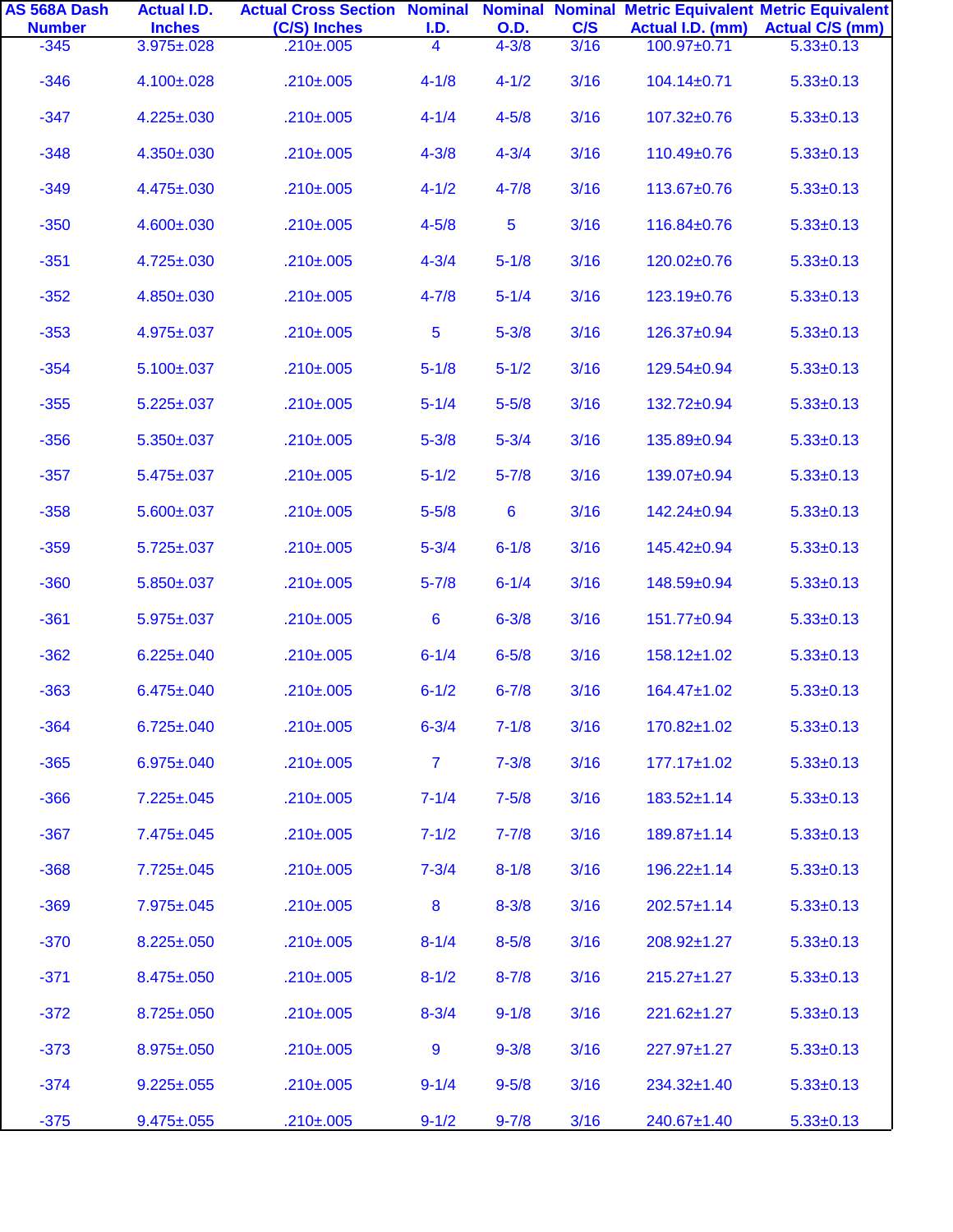| AS 568A Dash<br><b>Number</b> | <b>Actual I.D.</b><br><b>Inches</b> | <b>Actual Cross Section Nominal Nominal Nominal Metric Equivalent Metric Equivalent</b><br>(C/S) Inches | I.D.       | <b>O.D.</b> | C/S  | Actual I.D. (mm)  | <b>Actual C/S (mm)</b> |
|-------------------------------|-------------------------------------|---------------------------------------------------------------------------------------------------------|------------|-------------|------|-------------------|------------------------|
| $-376$                        | $9.725 \pm 0.055$                   | $.210 \pm .005$                                                                                         | $9 - 3/4$  | $10 - 1/8$  | 3/16 | 247.02±1.40       | $5.33 \pm 0.13$        |
| $-377$                        | $9.975 \pm 0.055$                   | $.210 \pm .005$                                                                                         | 10         | $10 - 3/8$  | 3/16 | 253.37±1.40       | $5.33 \pm 0.13$        |
| $-378$                        | 10.475±.060                         | $.210 \pm .005$                                                                                         | $10 - 1/2$ | $10 - 7/8$  | 3/16 | 266.07±1.52       | $5.33 \pm 0.13$        |
| $-379$                        | 10.975±.060                         | $.210 \pm .005$                                                                                         | 11         | $11 - 3/8$  | 3/16 | $278.77 \pm 1.52$ | $5.33 \pm 0.13$        |
| $-380$                        | 11.475±.065                         | $.210 \pm .005$                                                                                         | $11 - 1/2$ | $11 - 7/8$  | 3/16 | 291.47±1.65       | $5.33 \pm 0.13$        |
| $-381$                        | 11.975±.065                         | $.210 \pm .005$                                                                                         | 12         | $12 - 3/8$  | 3/16 | $304.17 \pm 1.65$ | $5.33 \pm 0.13$        |
| $-382$                        | 12.975±.065                         | $.210 \pm .005$                                                                                         | 13         | $13 - 3/8$  | 3/16 | 329.57±1.65       | $5.33 \pm 0.13$        |
| $-383$                        | 13.975±.070                         | $.210 \pm .005$                                                                                         | 14         | $14 - 3/8$  | 3/16 | 354.97±1.78       | $5.33 \pm 0.13$        |
| $-384$                        | 14.975±.070                         | $.210 \pm .005$                                                                                         | 15         | $15 - 3/8$  | 3/16 | 380.37±1.78       | $5.33 \pm 0.13$        |
| $-385$                        | 15.955±.075                         | $.210 \pm .005$                                                                                         | 16         | $16 - 3/8$  | 3/16 | 405.26±1.91       | $5.33 \pm 0.13$        |
| $-386$                        | 16.955±.080                         | $.210 \pm .005$                                                                                         | 17         | $17 - 3/8$  | 3/16 | 430.66±2.03       | $5.33 \pm 0.13$        |
| $-387$                        | $17.955 \pm 0.085$                  | $.210 \pm .005$                                                                                         | 18         | $18 - 3/8$  | 3/16 | 456.06±2.16       | $5.33 \pm 0.13$        |
| $-388$                        | 18.955±.090                         | $.210 \pm .005$                                                                                         | 19         | $19 - 3/8$  | 3/16 | 481.41±2.29       | $5.33 \pm 0.13$        |
| $-389$                        | 19.955±.095                         | $.210 \pm .005$                                                                                         | 20         | $20 - 3/8$  | 3/16 | $506.81 \pm 2.41$ | $5.33 \pm 0.13$        |
| $-390$                        | 20.955±.095                         | $.210 \pm .005$                                                                                         | 21         | $21 - 3/8$  | 3/16 | $532.21 \pm 2.41$ | $5.33 \pm 0.13$        |
| $-391$                        | 21.955±.100                         | $.210 \pm .005$                                                                                         | 22         | $22 - 3/8$  | 3/16 | 557.61±2.54       | $5.33 \pm 0.13$        |
| $-392$                        | 22.940±.105                         | $.210 \pm .005$                                                                                         | 23         | $23 - 3/8$  | 3/16 | 582.68±2.67       | $5.33 \pm 0.13$        |
| $-393$                        | 23.940±.110                         | $.210 \pm .005$                                                                                         | 24         | $24 - 3/8$  | 3/16 | 608.08±2.79       | $5.33 \pm 0.13$        |
| $-394$                        | 24.940±.115                         | $.210 \pm .005$                                                                                         | 25         | $25 - 3/8$  | 3/16 | 633.48±2.92       | $5.33 \pm 0.13$        |
| $-395$                        | 25.940±.120                         | $.210 \pm .005$                                                                                         | 26         | $26 - 3/8$  | 3/16 | 658.88±3.05       | $5.33 \pm 0.13$        |
| $-425$                        | $4.475 \pm .033$                    | $.275 \pm .006$                                                                                         | $4 - 1/2$  | 5           | 1/4  | 113.67±0.84       | $6.99 + 0.15$          |
| $-426$                        | $4.600 \pm .033$                    | $.275 \pm .006$                                                                                         | $4 - 5/8$  | $5 - 1/8$   | 1/4  | 116.84±0.84       | $6.99 + 0.15$          |
| $-427$                        | $4.725 \pm .033$                    | $.275 \pm .006$                                                                                         | $4 - 3/4$  | $5 - 1/4$   | 1/4  | 120.02±0.84       | $6.99 \pm 0.15$        |
| $-428$                        | $4.850 \pm .033$                    | $.275 \pm .006$                                                                                         | $4 - 7/8$  | $5 - 3/8$   | 1/4  | 123.19±0.84       | $6.99 + 0.15$          |
| $-429$                        | $4.975 \pm .037$                    | $.275 \pm .006$                                                                                         | 5          | $5 - 1/2$   | 1/4  | 126.37±0.94       | $6.99 + 0.15$          |
| $-430$                        | $5.100 \pm 0.037$                   | $.275 \pm .006$                                                                                         | $5 - 1/8$  | $5 - 5/8$   | 1/4  | 129.54±0.94       | $6.99 + 0.15$          |
| $-431$                        | $5.225 \pm .037$                    | $.275 \pm .006$                                                                                         | $5 - 1/4$  | $5 - 3/4$   | 1/4  | 132.72±0.94       | $6.99 + 0.15$          |
| $-432$                        | $5.350 \pm .037$                    | $.275 \pm .006$                                                                                         | $5 - 3/8$  | $5 - 7/8$   | 1/4  | 135.89±0.94       | $6.99 + 0.15$          |
| $-433$                        | $5.475 \pm 0.037$                   | $.275 \pm .006$                                                                                         | $5 - 1/2$  | 6           | 1/4  | 139.07±0.94       | $6.99 \pm 0.15$        |
| $-434$                        | $5.600 \pm 0.037$                   | $.275 \pm .006$                                                                                         | $5 - 5/8$  | $6 - 1/8$   | 1/4  | 142.24±0.94       | $6.99 \pm 0.15$        |
| $-435$                        | $5.725 \pm 0.037$                   | .275±.006                                                                                               | $5 - 3/4$  | $6 - 1/4$   | 1/4  | 145.42±0.94       | $6.99 \pm 0.15$        |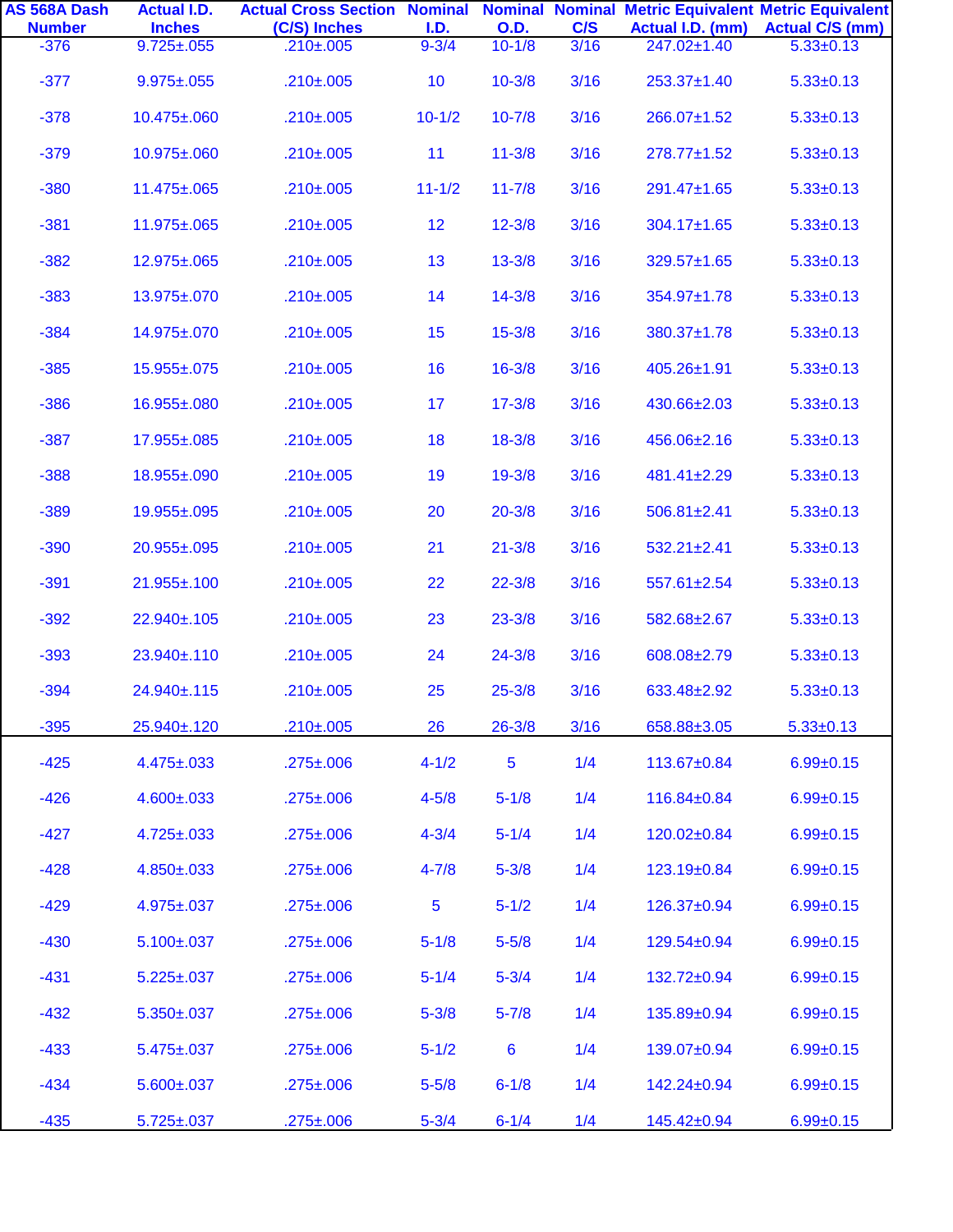| AS 568A Dash<br><b>Number</b> | <b>Actual I.D.</b><br><b>Inches</b> | <b>Actual Cross Section Nominal Nominal Nominal Metric Equivalent Metric Equivalent</b><br>(C/S) Inches | I.D.           | <b>O.D.</b>    | C/S | Actual I.D. (mm)  | <b>Actual C/S (mm)</b> |
|-------------------------------|-------------------------------------|---------------------------------------------------------------------------------------------------------|----------------|----------------|-----|-------------------|------------------------|
| $-436$                        | $5.850 \pm .037$                    | $.275 \pm .006$                                                                                         | $5 - 7/8$      | $6 - 3/8$      | 1/4 | 148.59±0.94       | $6.99 \pm 0.15$        |
| $-437$                        | $5.975 \pm 0.037$                   | $.275 \pm .006$                                                                                         | $6\phantom{1}$ | $6 - 1/2$      | 1/4 | 151.77±0.94       | $6.99 \pm 0.15$        |
| $-438$                        | $6.225 \pm .040$                    | $.275 \pm .006$                                                                                         | $6 - 1/4$      | $6 - 3/4$      | 1/4 | 158.12±1.02       | $6.99 \pm 0.15$        |
| $-439$                        | $6.475 \pm 0.040$                   | $.275 \pm .006$                                                                                         | $6 - 1/2$      | $\overline{7}$ | 1/4 | 164.47±1.02       | $6.99 \pm 0.15$        |
| $-440$                        | $6.725 \pm 0.040$                   | $.275 \pm .006$                                                                                         | $6 - 3/4$      | $7 - 1/4$      | 1/4 | 170.82±1.02       | $6.99 \pm 0.15$        |
| $-441$                        | $6.975 \pm 0.040$                   | $.275 \pm .006$                                                                                         | $\overline{7}$ | $7 - 1/2$      | 1/4 | $177.17 \pm 1.02$ | $6.99 \pm 0.15$        |
| $-442$                        | $7.225 \pm 0.045$                   | $.275 \pm .006$                                                                                         | $7 - 1/4$      | $7 - 3/4$      | 1/4 | 183.52±1.14       | $6.99 \pm 0.15$        |
| $-443$                        | 7.475±.045                          | $.275 \pm .006$                                                                                         | $7 - 1/2$      | 8              | 1/4 | 189.87±1.14       | $6.99 \pm 0.15$        |
| $-444$                        | $7.725 \pm 0.045$                   | $.275 \pm .006$                                                                                         | $7 - 3/4$      | $8 - 1/4$      | 1/4 | $196.22 \pm 1.14$ | $6.99 \pm 0.15$        |
| $-445$                        | $7.975 \pm 0.045$                   | $.275 \pm .006$                                                                                         | 8              | $8 - 1/2$      | 1/4 | $202.57 \pm 1.14$ | $6.99 \pm 0.15$        |
| $-446$                        | $8.475 \pm 0.055$                   | $.275 \pm .006$                                                                                         | $8 - 1/2$      | $\overline{9}$ | 1/4 | $215.27 \pm 1.40$ | $6.99 \pm 0.15$        |
| $-447$                        | $8.975 \pm 0.055$                   | $.275 \pm .006$                                                                                         | 9              | $9 - 1/2$      | 1/4 | 227.97±1.40       | $6.99 \pm 0.15$        |
| $-448$                        | $9.475 \pm 0.055$                   | $.275 \pm .006$                                                                                         | $9 - 1/2$      | 10             | 1/4 | 240.67±1.40       | $6.99 \pm 0.15$        |
| $-449$                        | $9.975 \pm 0.055$                   | $.275 \pm .006$                                                                                         | 10             | $10 - 1/2$     | 1/4 | 253.37±1.40       | $6.99 \pm 0.15$        |
| $-450$                        | 10.475±.060                         | $.275 \pm .006$                                                                                         | $10 - 1/2$     | 11             | 1/4 | 266.07±1.52       | $6.99 \pm 0.15$        |
| $-451$                        | 10.975±.060                         | $.275 \pm .006$                                                                                         | 11             | $11 - 1/2$     | 1/4 | $278.77 \pm 1.52$ | $6.99 \pm 0.15$        |
| $-452$                        | 11.475±.060                         | $.275 \pm .006$                                                                                         | $11 - 1/2$     | 12             | 1/4 | 291.47±1.52       | $6.99 \pm 0.15$        |
| $-453$                        | 11.975±.060                         | $.275 \pm .006$                                                                                         | 12             | $12 - 1/2$     | 1/4 | $304.17 \pm 1.52$ | $6.99 \pm 0.15$        |
| $-454$                        | 12.475±.060                         | $.275 \pm .006$                                                                                         | $12 - 1/2$     | 13             | 1/4 | 316.87±1.52       | $6.99 \pm 0.15$        |
| $-455$                        | 12.975±.060                         | $.275 \pm .006$                                                                                         | 13             | $13 - 1/2$     | 1/4 | 329.57±1.52       | $6.99 \pm 0.15$        |
| $-456$                        | 13.457±.070                         | $.275 \pm .006$                                                                                         | $13 - 1/2$     | 14             | 1/4 | 342.27±1.78       | $6.99 \pm 0.15$        |
| $-457$                        | 13.975±.070                         | $.275 \pm .006$                                                                                         | 14             | $14 - 1/2$     | 1/4 | 354.97±1.78       | $6.99 \pm 0.15$        |
| $-458$                        | 14.475±.070                         | $.275 \pm .006$                                                                                         | $14 - 1/2$     | 15             | 1/4 | 367.67±1.78       | $6.99 \pm 0.15$        |
| $-459$                        | 14.975±.070                         | $.275 \pm .006$                                                                                         | 15             | $15 - 1/2$     | 1/4 | 380.37±1.78       | $6.99 \pm 0.15$        |
| $-460$                        | 15.475±.070                         | $.275 \pm .006$                                                                                         | $15 - 1/2$     | 16             | 1/4 | 393.07±1.78       | $6.99 \pm 0.15$        |
| $-461$                        | 15.955±.075                         | $.275 \pm .006$                                                                                         | 16             | $16 - 1/2$     | 1/4 | 405.26±1.91       | $6.99 \pm 0.15$        |
| $-462$                        | 16.455±.075                         | $.275 \pm .006$                                                                                         | $16 - 1/2$     | 17             | 1/4 | 417.96±1.91       | $6.99 \pm 0.15$        |
| $-463$                        | 16.955±.080                         | $.275 \pm .006$                                                                                         | 17             | $17 - 1/2$     | 1/4 | 430.66±2.03       | $6.99 \pm 0.15$        |
| $-464$                        | 17.455±.085                         | $.275 \pm .006$                                                                                         | $17 - 1/2$     | 18             | 1/4 | 443.36±2.16       | $6.99 \pm 0.15$        |
| $-465$                        | 17.955±.085                         | $.275 \pm .006$                                                                                         | 18             | $18 - 1/2$     | 1/4 | 456.06±2.16       | $6.99 \pm 0.15$        |
| $-466$                        | 18.455±.085                         | $.275 \pm .006$                                                                                         | $18 - 1/2$     | 19             | 1/4 | 468.76±2.16       | $6.99 \pm 0.15$        |